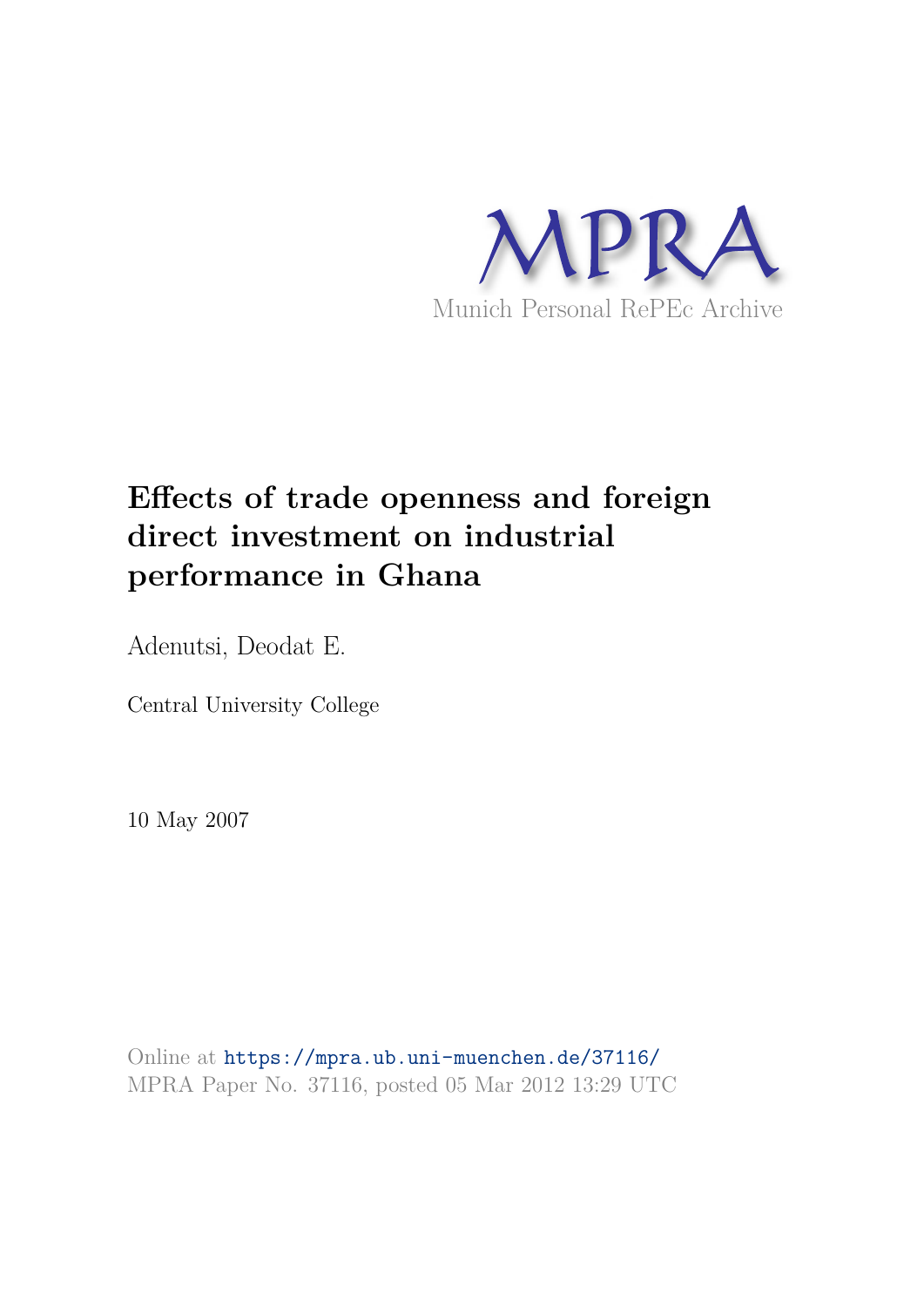# **Effects of Trade Openness and Foreign Direct Investment on Industrial Performance in Ghana**

*Deodat E. Adenutsi* Department of Economics Central University College, Accra, Ghana Correspondence to [233-24] 355 42 55 Email: deo.adenutsi@gmail.com

#### *Abstract*

*This paper analyzes the macroeconomic implications of trade openness and foreign direct investment (FDI) on industrial performance in Ghana. The paper argues that in Ghana industrial performance is affected adversely by trade openness through a number of mechanisms including monetary policy, fiscal policy, and FDI. The methodological approach consists of analyzing a set of macroeconometric models using quarterly data for the period 1983(1)-2006(4) under generalto-specific parsimonious conditions. Unrestricted Cointegrating and Vector Error-Correction Models were estimated to examine the static and dynamic long-run effects as well as the short-run dynamics of the system and the speed of adjustment to the long-run equilibrium. The findings indicate that industrial performance is largely impeded by trade openness, high lending rate of commercial banks and, to a lesser extent, corporate tax. The main positive determinants of industrial performance are raw material availability, previous level of economic performance,*  industrial wage, and a moderate rate of inflation. It is, therefore, recommended that effective *policies should be directed at stabilizing the macroeconomy to reduce the operational risks of banks which would reflect in lower lending rates, making the agricultural sector more vibrant for increased supply of raw materials to the industrial sector, and paying attractive industrial wages to workers. It is also recommended that policymakers should formulate and implement prudent policies that would appropriately harness domestic capital to finance industrial activities rather than over-relying on FDI (that does not have significant long-run impact on industrial performance in Ghana.*

**JEL Classification:** C5 C22 F21 024 **Key Words**: Globalization, Trade Openness, Foreign Direct Investment, Industrial Performance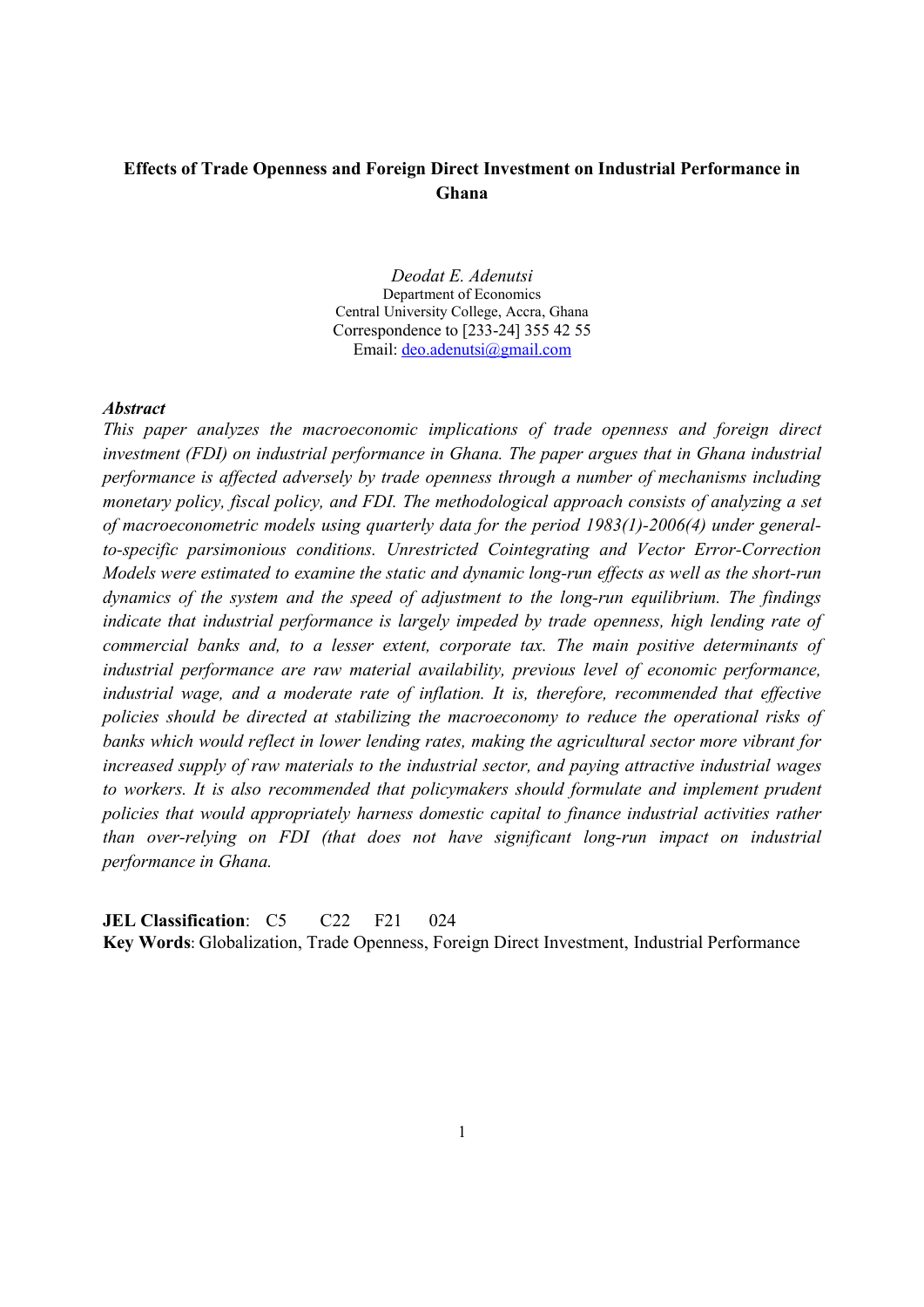#### **1.0 INTRODUCTION**

 $\overline{a}$ 

Developing countries and certainly Ghana experienced severe economic crises between the early 1970s and mid-1980s in particular. This was the era when low, stagnant or negative real growth rates, huge balance of payments deficits arising from deteriorating terms of trade for primary products, heavy external debt burdens, inappropriate government policies, mismanagement of state funds, high population growth rates and widespread poverty, illiteracy, ignorance and diseases were closely associated with these economies.<sup>1</sup> The diagnostic studies conducted by the International Monetary Fund (IMF) and the World Bank revealed that, broadly, these economies were suffering from distorted market prices through controls and overvaluation of local currencies; inefficient fiscal structure and ineffective fiscal policies; corrupt and bureaucratic practices; and large as well as inefficient civil service with government involvement in direct production of goods and services. Besides, these economies were characterized by underdeveloped and shallow financial markets controlled by government through disproportionate utilization of public debts, interest rate fixation and directed credit to inefficient sectors of the economy; and, inward-looking trade policy with huge tariffs and non-tariff barriers to protect the uncompetitive industrial sector stifling innovative response to global competition.

In a bid to circumvent these economic crises in developing countries, the IMF and the World Bank, acting as the principal partners in development finance, responded with a paradigm shift in donor policy towards economic recovery and structural adjustments. A distinguishing feature of this policy was to make donor assistance conditional on recipient government's commitment to restructuring economic policies from restrictive to an open and liberal state. Trade openness and other market-based policies were the prominent pillars of the economy-wide conditionality. The reform of existing interventionist trade policies was considered crucial to the process of industrialization, with increased exposure to foreign competition acting as a stimulus to technical and economic efficiencies and real growth.

The open-trade policy prescribed for Ghana under the Economic Recovery Programme and Structural Adjustment Programme (ERP/SAP) includes reforms towards currency devaluation, exchange rate unification, reduction or elimination of trade taxes, removal of quantitative restrictions and foreign exchange rationing, adoption of pricing formula linked to world market trends, and export sales privatization. In the opinion of the IMF and the World Bank, the implementation of these policies would lead to increased mobilization of domestic resources, enhancing the efficiency of scarce resource utilization, pooling Foreign Direct Investment (FDI), re-orienting external trade to expand exports, and advancing the capacity of the public and productive sectors to perform more efficiently.

Universally, economists and policymakers concur that foreign investment can contribute significantly towards the expected structural transformation and industrialization. Even though foreign investment generally accounts for a small share of gross investment, it remains a crucial means of obtaining technologies, capital, managerial skills, and access to export markets. If developing countries are successful in attracting substantial inflows of foreign investment, they can accelerate the creation of market systems and restructuring of their economies. Currently, governments of developing countries are pre-occupied with creating attractive environments for

<sup>&</sup>lt;sup>1</sup> In addition to these, Sub-Saharan African countries, in particular, severely suffered from oil price shocks in 1973 and 1979, high inflation rates, political instability, mass exodus of skilled labour, and unfavourable climatic conditions for agricultural output expansion.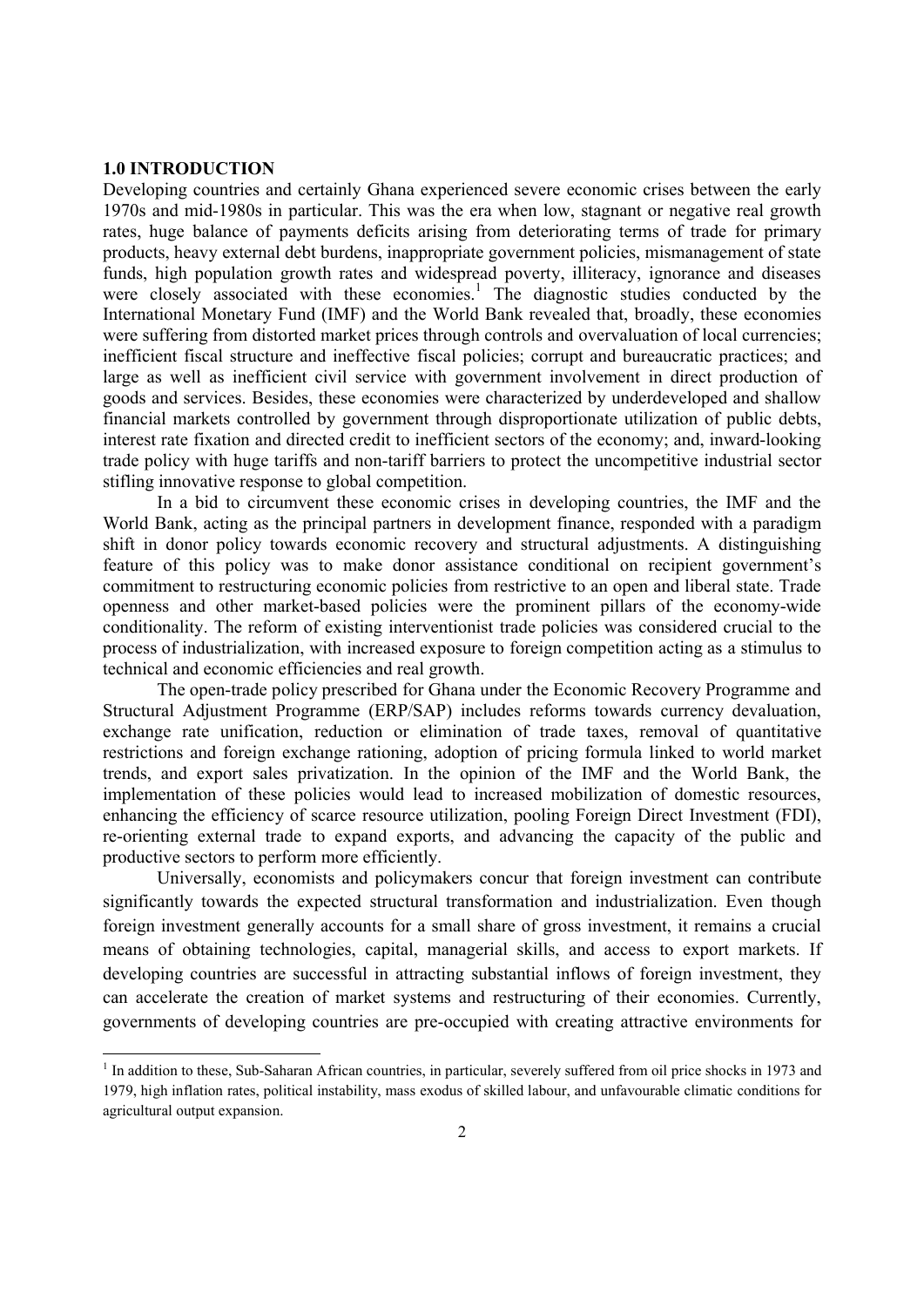foreign investment through the formulation and implementation of various market-based economic policies.

The problem, however, is that in today's world of globalization, attracting foreign investment has become very competitive because it is now sourced more from multinational corporations and private institutions that are profit-oriented unlike in the past when governments and public institutions collaborate to take the lead mainly for the sake of political motives. In the contemporary globalized world, the economic environment that is more likely to attract FDI is where the intervention of policies in the form of good governance, ideal judicial system, laws favouring taxation, productive incentives and repatriation of profits; easy access to information and currency convertibility; well-defined property rights and privatization; abundant natural resource base including adequate availability of energy and water supply; adequate and cheap trained productive workers; institutional requirements are less bureaucratic; efficient distribution system with widespread social infrastructure including transport, information and communication technology; political stability; large market size; economic stability and growth concurrently prevail.

The Ghanaian economy, though small-open and poor in per capita terms, does not lack the aforementioned pre-conditions entirely. Implicitly, the Ghanaian economy is a potentially good destination for FDI in the competitive global world. However, Ghana is still finding it difficult to attract the required capital towards industrialization under a liberal external trade regime which has been implemented under ERP/SAP since 1983 notwithstanding the fact that Ghana has been acclaimed as one of the most successful countries in implementing ERP/SAP alongside Uganda, and Mozambique as per government deficit, inflation rate, and privatization criteria (UNCTAD, 1999). According to World Economic Forum (1998) an analysis of sampled data (1992-97) on 23 African countries shows that Ghana is not among her peers as a top recipient of FDI. During the same period the ratio of FDI to GDP rose by 81%, 35%, and 33% in Uganda, Tanzania, and Mozambique, respectively. Perhaps, the Ghanaian economy has only succeeded in becoming a large consumer of foreign goods rather than producer of industrial goods for exports. There are some who still argue that it is possible that in the absence of the open-trade policy reforms, the industrial sector would have performed even worse than it is today.

Based on the foregoing, the relevant research questions that this paper seeks to address with particular reference to the Ghanaian economy since the implementation of ERP/SAP in 1983 are: (i) does open-trade policy promote long-run industrial performance? (ii) what is the impact of FDI and open-trade policy on industrial performance? (iii) how do short-run variations in trade openness impact on long-run performance of the industrial sector? (iv) does the implementation of open-trade policy cause increased foreign direct investment? and (v) what are the macroeconomic determinants of industrial performance? The broad objective of this paper, therefore, is to empirically analyze the implications of trade openness for industrial performance since its implementation in Ghana in 1983. Specifically, within the context of the Ghanaian economy, this paper attempts to analyse econometrically the short-run and long-run impacts of trade openness and FDI on industrial performance; trace the line(s) of causality among trade openness, FDI and industrial performance; and suggest appropriate policy guidelines for action. The remaining part of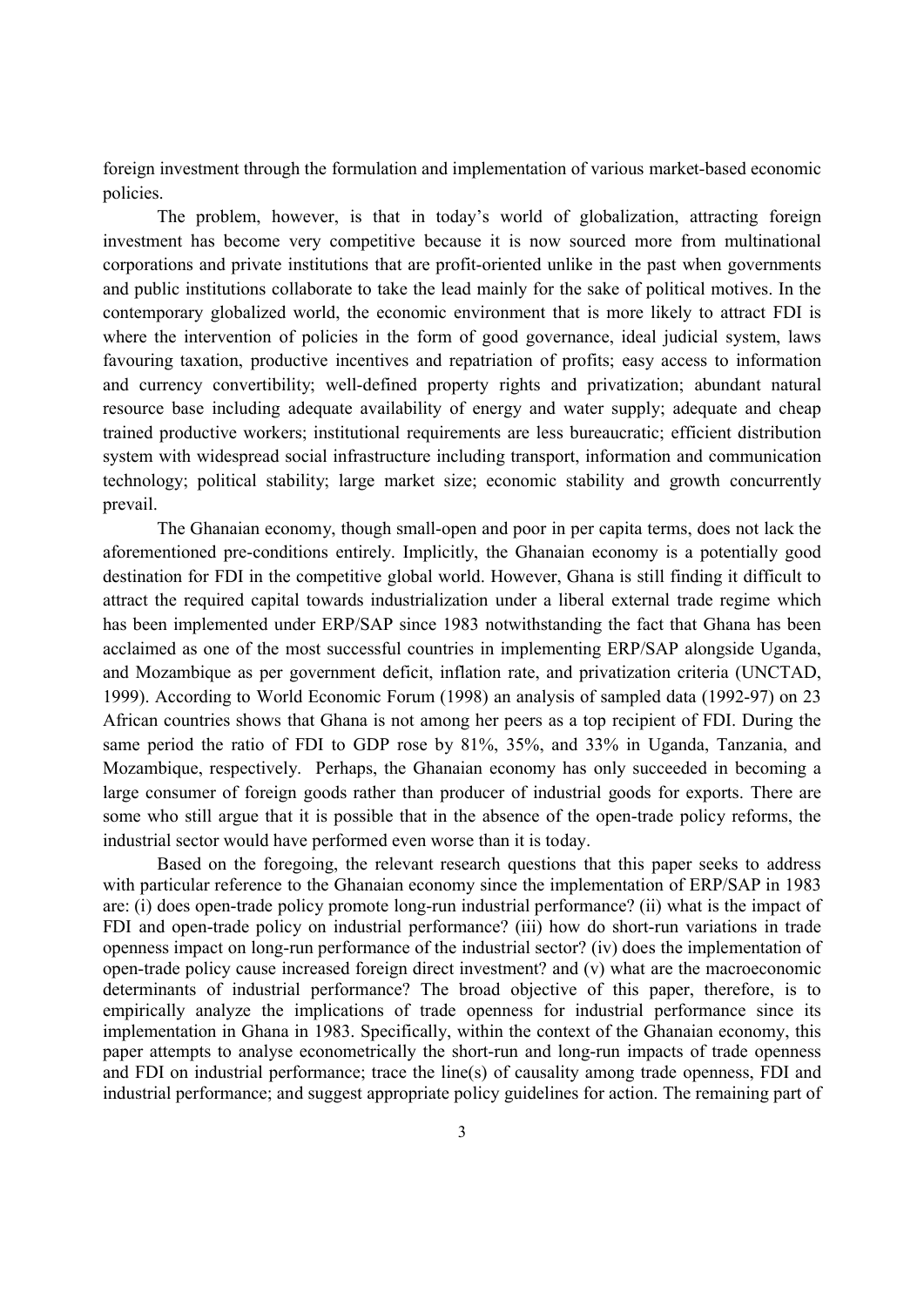the paper is organized as follows: the next section reviews the relevant literature; the empirical models and methodology are specified in section 3 while the estimated results are presented and discussed in the following section; section 5 outlines the policy implications and recommendations and section 6 concludes.

#### **2.0 THEORETICAL FRAMEWORK AND LITERATURE REVIEW**

#### **2.1 Theories of Trade Openness and Foreign Direct Investment (FDI)**

Economic transformation and modernization are widely hypothesized to spur up growth and development process. The fundamental focus of traditional theories of economic development is on how developing countries would succeed in getting the right quantum and quality of savings, investment, and various forms of foreign assistance required to put these economies along a sustainable growth path in a stable political environment. As far as developing countries are concerned, the challenge is to implement economic policies that will result in a sustainable rise of income in real per capita terms through rapid industrial growth such that a low-income traditional economy is metamorphosed into a high-income industrialized economy as suggested by Lewis (1954), Rostow (1960), Harrod (1948) and Domar (1947).

The fundamental theoretical framework of FDI as suggested by MacDougall (1960), Hymer (1976), Buckley and Casson (1976), Agarwal (1980), Casson (1982), Helleiner (1989), Dunning (1983) and Vos (1994) have led to four distinct schools of thought on FDI namely the *neoclassical*, *industrial organisation*, *eclectic*, and *portfolio choice* paradigms.

The conventional *neoclassical paradigm* on international capital flows was formulated on the premise that capital flows among nations is driven by interest rate differentials under conditions of perfect competition. The model postulates among others that under unconstrained capital mobility condition, there are positive welfare effects for both capital exporting and capital importing countries given the unique state of factor endowment, political environment, expected rate of return, information asymmetries, government economic policies on taxation and other incentives. In addition, the model embraces the flexible-accelerator type of private investment theory which is set out by outlining a framework of capital requirements of profit-maximization and multiple-product monopolist. Given the existence of some degree of monopoly power in its product market, a multinational firm is assumed to determine the profit-maximizing level of production and, hence, the capital requirements in each host country.

The *industrial organisation theor*y assumes that foreign enterprises have oligopoly power in host country markets where these markets are imperfect with barriers to entry and unique firmspecific attributes such as product technology, managerial skills and economies of scale as a result of which foreign firms have advantages over their local counterparts. The *eclectic theory*, on other hand, is formulated in line with the traditional Herscher-Ohlin-Samuelson trade model that seeks to explain the spatial distribution of some varieties of output that further explain trade in manufactured and skilled labour-intensive commodities across countries with factor endowment differentials.

The *portfolio choice theory* takes into account the element of uncertainty in connection with capital flows such that investors are assumed to consider not only rates of return, but also risks associated with selecting a portfolio of foreign investment. This theory is based on the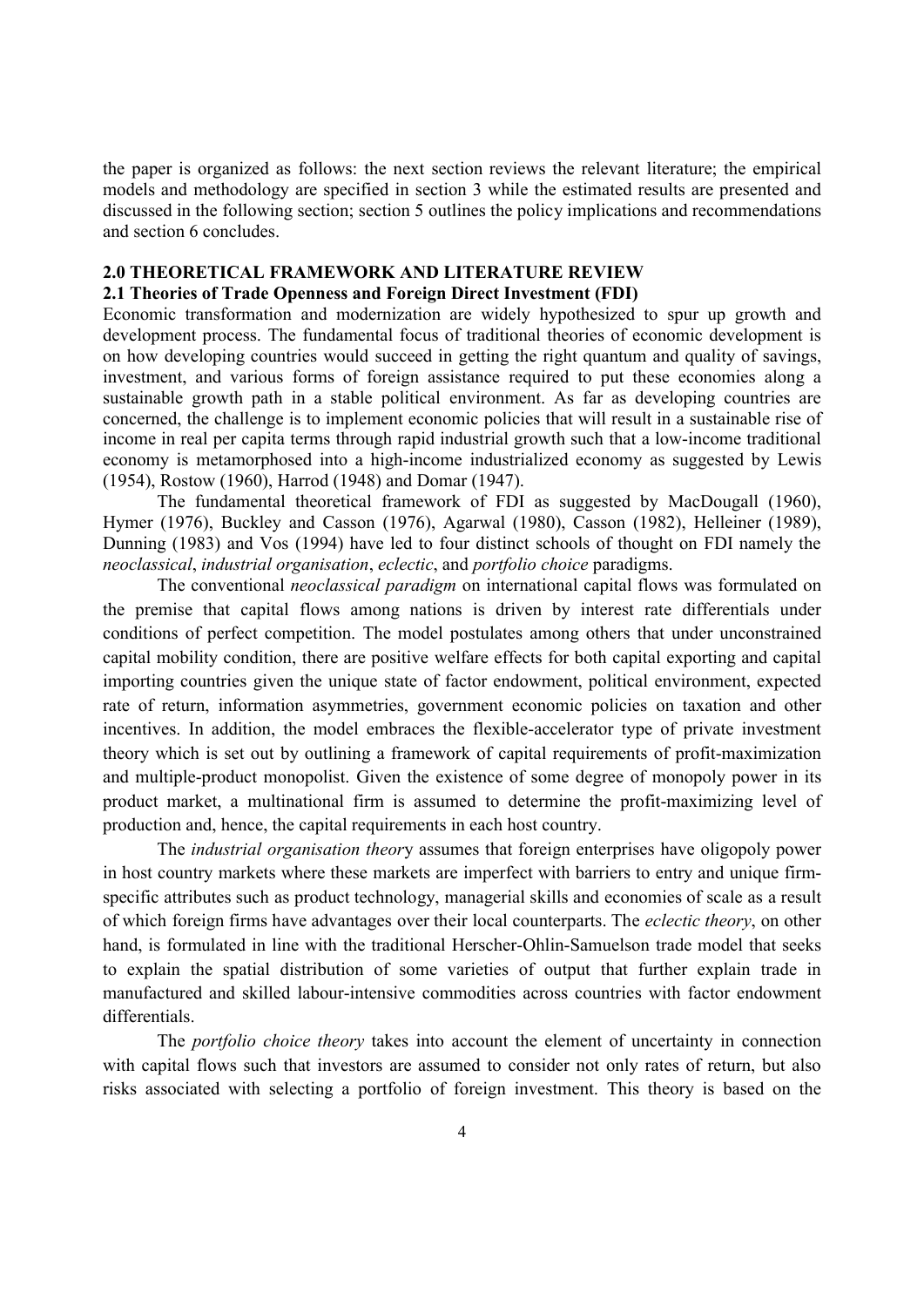observation that fluctuations in rates of return on capital within, and more so between countries are not perfectly correlated. Hence risks might be reduced by a diversification of investment portfolios. This implies that the destination of new foreign capital is driven by the composition and location of current investment portfolio held.

In sum, the theories of FDI suggest that broadly the interplay of social, geopolitical, economic, and uncertainty and risk factors are essential in determining the direction of international capital flows as influenced by supply and demand forces. In general, FDI flows to countries with higher prospects of net gain on investment which is an indication that the associated benefits exceed the costs of foreign investment. Growth in real gross domestic product can be used to proxy for the net gain on investment.

The effects of international trade openness on domestic industrial sector have remained ambiguous in many developing countries. Trade liberalisation embodies openness, outward orientation and a liberal economic system measuring the degree of integration of a domestic economy with the global economic forces. A liberal trade regime occurs when there is elimination or reduction of trade intervention by governments so that the liberal trade environment has become synonymous with free trade. According to Dean, *et al*. (1994) trade openness via liberalisation enhances the integration of a nation's trade regime into the global economy requiring opening up of the external sector to the international community and the dismantling of international trade barriers.

Advocates for trade openness (Smith, 1776; Ricardo, 1817; Mishimizu and Robinson, 1986; Nishimizu and Page, 1991; Tybout, 1992; Helleiner, 1989, 1994) argue that trade openness promotes competition which in turn propagates pressure for increased efficiencies, product improvement and technical change, factor productivity and lowering costs of production, overall economic growth by raising profits which stimulate growth, foreign capital investment and inflows of expertise, and enhanced equal access to scarce resources which improves the overall resource allocation and eliminates corruption in the system. The important role of trade strategy as a determinant of industrial performance is based on the crucial role of incentives (Lall, 1992) and the superiority of outward-orientation is related to the degree and neutrality of government interventions in the incentive structure. It is argued that the combination of lower protection and neutrality of incentives between import substituting and export activities have the potential of producing both static and dynamic trade benefits.

Todaro (1994), Elbadawi (1992), Elbadawi, *et al* (1992), and Demery (1994), in contrast, criticize the rationale of trade liberalisation and openness. They argue that the irony that free trade exists in a world of unionism, interrupted national protection and international non-competitive pricing policies are enough bases for ineffectiveness of openness. Empirical evidences from Latin America and Africa fail to lend support to the superiority of SAP or trade liberalisationimplementing economies over those that did not implement it. In fact, some studies have even shown that countries that did not follow SAP or open-trade policy outperformed their counterparts which did pursue the policies in investment, saving, exports, external balance, inflation and economic growth (Elbadawi, *et al*. 1992; Demery, 1994). Besides, it was observed that the non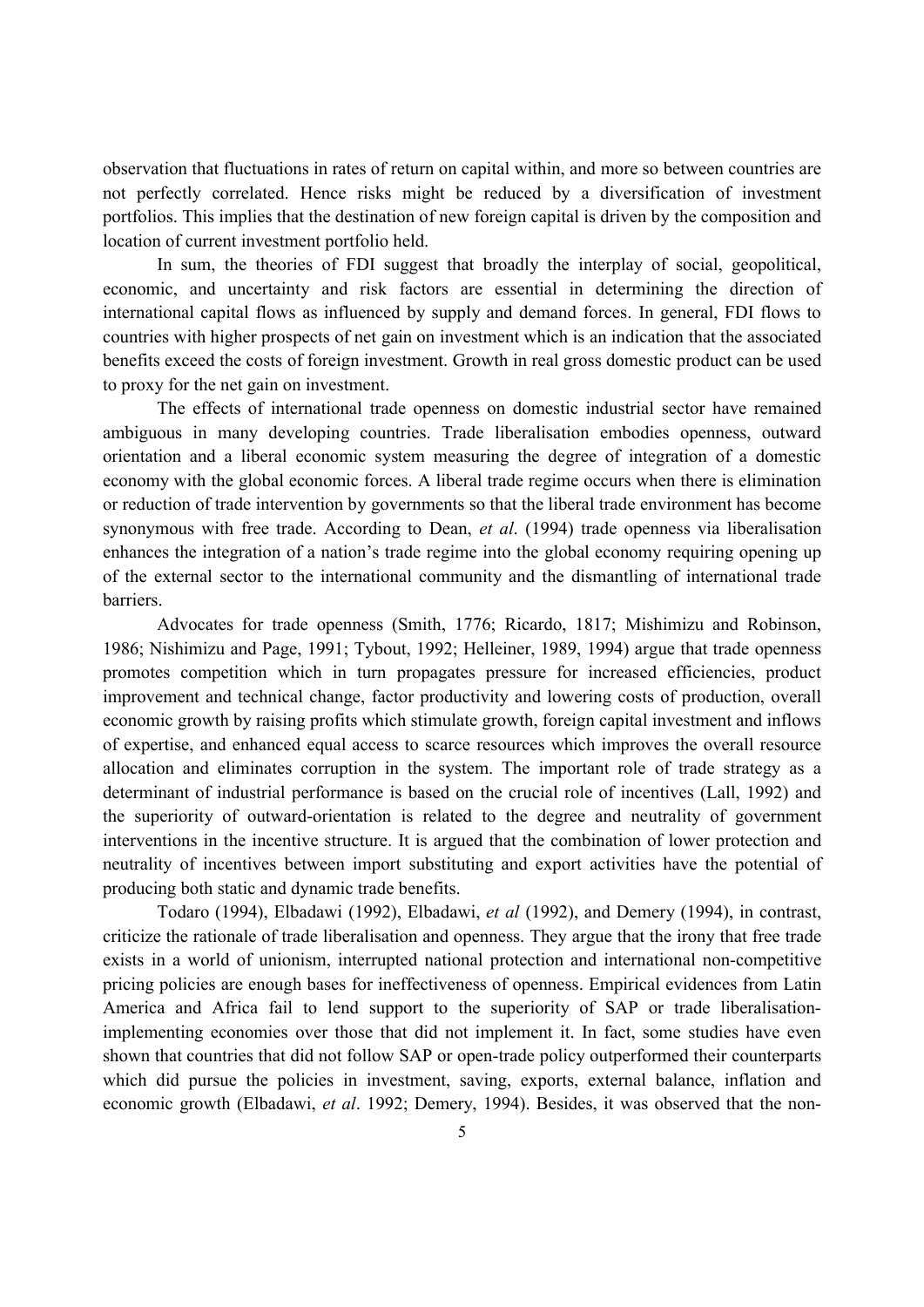existence of an international agency to protect and promote the interest of economically weaker nations at the global front has seriously polarized the world into the extreme cases of the rich (North) and the poor (South) (Todaro, 1994).

Killick (2000) analyzing the impact of SAP on the Ghanaian economy based on 1960-94 data noted that the economy remained the same in terms of structure, growth, financial deepening, composition of exports, rigidity and low saving-investment ratios since 1960. In effect, the Ghanaian economy fails to witness any significant positive transformation towards industrialization and still remains import dependent, over-reliant on primary exports, fragile and rigid financial sector with credit constraints.

Similarly, Easterly (2005) in an *ex post* analysis concluded that there is no empirical justification for openness to trade and markets, because the intensive recipients of structural adjustment loans experienced the same near-zero per capita income growth rate as non-recipients, as well as, "the same current account deficit, government deficit, black market premium and inflation rate, and near-zero real overvaluation and real interest rate." Mosley and Toye (1991), Adedeji (1999), Crisp and Kelly (1999) and McGregor (2005) also obtained similar results from various empirical works.

#### **2.2 Globalization and Foreign Direct Investment (FDI)**

Generally, economists believe that globalization is not an entirely new phenomenon given that international trade openness and foreign capital flows, the most commonly used indicators of globalization, grew rapidly and became popular with the onset of the  $20<sup>th</sup>$  century (Bhalla, 1998; Tsie, 2000). A common element of globalization is the rise in international trade flows and the increase in the degree of openness of world economies particularly the small-open economies which until about three decades ago were predominantly characterized by pursuing rigid inwardlooking trade policies. Across the world today, in relation to advanced countries, the relative rise in export-GDP ratio has been much more robust while export of services are rising faster than export of goods mainly due to improved possibilities of storage, value-addition and data communication in developing countries (Bhalla, 1998; ILO, 1999). This has given credence to the revised pro-liberalized trade strategy being widely pursued by developing countries in today's globalized world.

Globalization has implications for economic, political, social and cultural settings of every country. Globally, FDI flows increased by 24 percent per annum during the 1991-2000 decade in real terms whilst developing countries witnessed a 20 percent rise for the same period (World Bank, 2002). Quite obviously, the emerging relative equality in foreign capital flows could be explained by the integration of the world economy as proposed by the concept of trade openness and globalization. According to Bhalla (1998) and ILO (1999), the fundamental essential features of economic implications for globalization on an economy can be summarized as follows:

 the rapidly expanding international trade, facilitated by modern technologies, transfer of innovative ideas and market information. A growth in foreign trade as a proportion of GDP is commonly used as an indicator of globalization which is also a proxy for trade openness;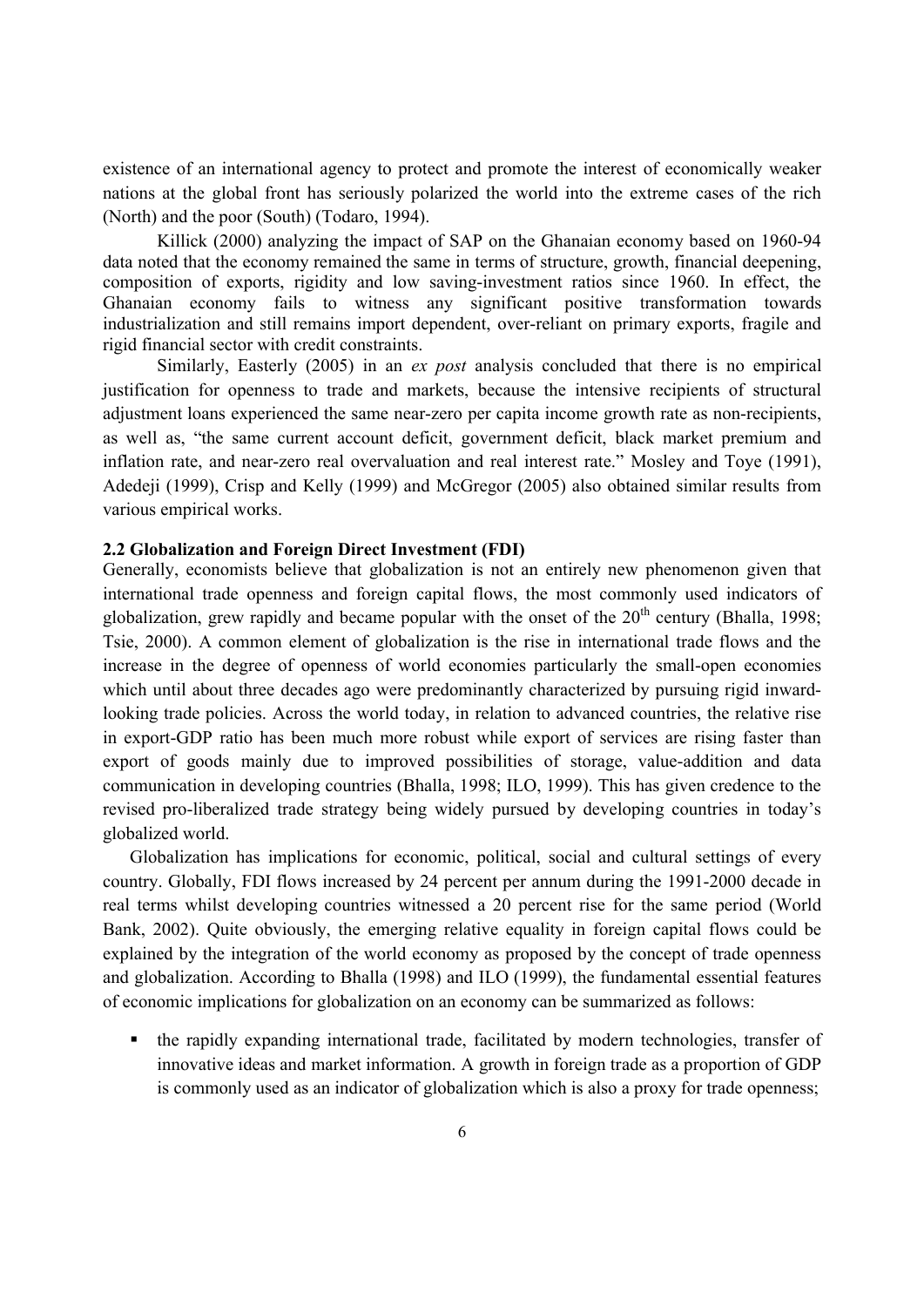- the rising internationalization of production, distribution and marketing of goods and services as a result of the adoption of new organizational forms of production by multinational enterprises and growth in stock markets as well as foreign direct investment;
- the growing global competition among producers and suppliers of goods and services;
- the rise in FDI and other foreign capital flows; and,
- the adoption of economic reforms and openness to trade and investment policies undertaken by developing countries. These reforms are facilitated by the adoption of new technology and innovative practices including information technology.

Even in the face of considerable fluctuations in FDI, on the average, there has been uninterrupted increase in short-term capital flows, especially to developing and emerging market economies (ILO, 1999). The dramatic rise in capital flows is attributed to the collapse of fixed exchange rate regime, deregulation and openness to finance and trade, and the opportunities this case has provided for speculation on floating exchange rates. In the opinion of Streeten (1993), globalization of financial flows has been unequal in that there are hardly any flows to low-income countries. Among developing countries, it is those with substantial human capital and prudent economic policies notably the empowerment of the private sector and liberal or market-based economic policies that are expected to attract critical foreign capital.

Technological progress through intense competition and technological innovation has been stimulated by globalization. Today, the world has become borderless because of satellites and the internet. Cellular phones have also accelerated communication across the globe. More enterprises are growing into multinationals whilst existing multinational firms are increasingly expanding their scope of operations on a global scale with its associated new challenges. For instance, in order to cope with international competition, firms are compelled to introduce some amount of flexibility into their internal operations as well as vary their relationship with local and foreign counterparts (ILO, 1999). A large majority of the poor such as rural peasant farmers in developing countries are either excluded or marginalized by the merits of globalization process (Streeten, 1993).

The empirical studies on globalization lend little support for its justification as a driver of economic progress in developing countries. For instance, Hoang and Liao (2002) found that globalization positively influenced growth and the sovereignty of domestic governments of China and Vietnam but this was at the cost of worker exploitation by multinational firms, risk associated with capital flows and a threat of social stability. Sindzingre (2005) found that globalization induces positive transformation of institutions and trigger virtuous paths for growth and poverty reduction.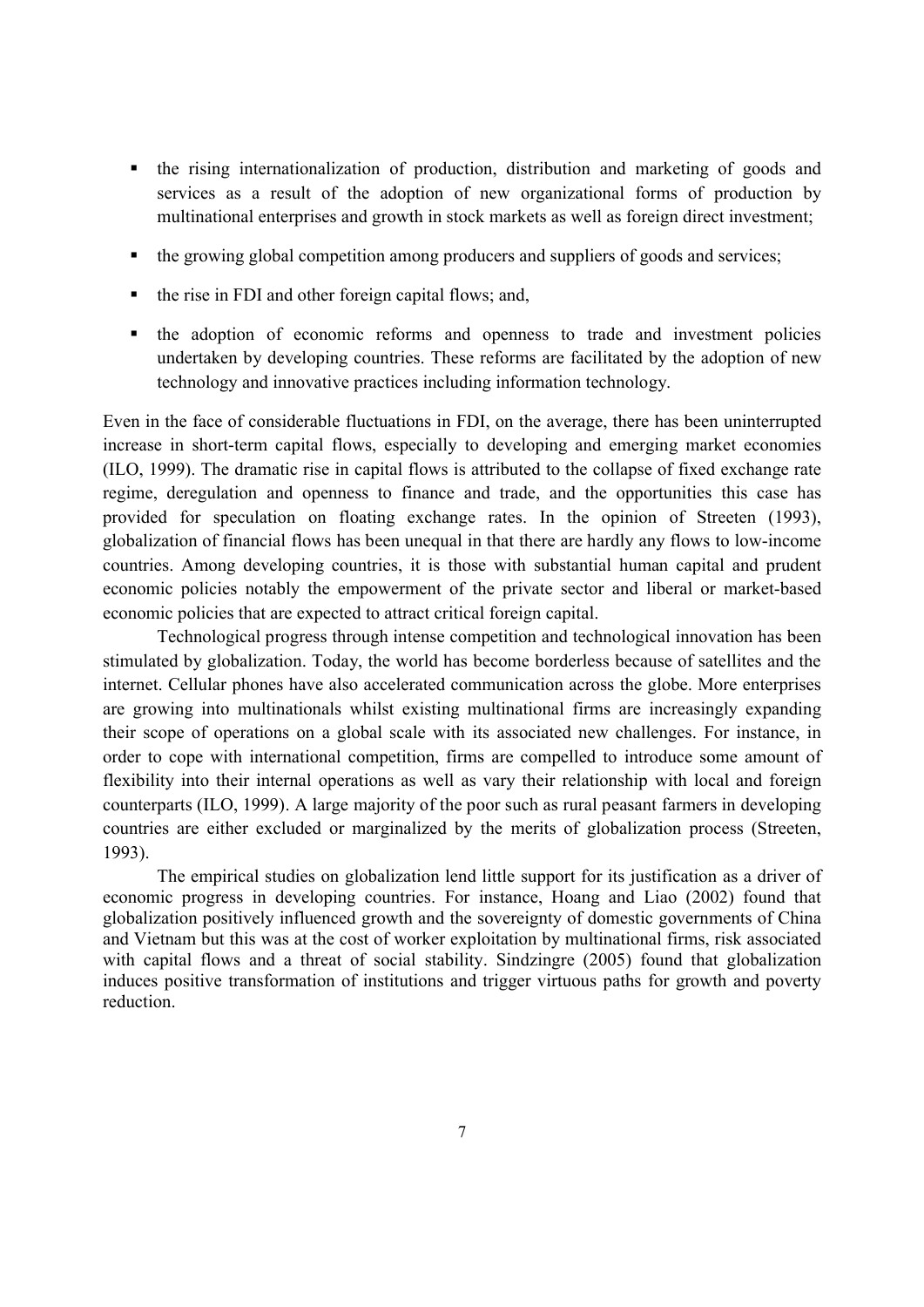# **3.0 DATA, MODEL SPECIFICATION AND METHODOLOGICAL APPROACH 3.1 Model Specification, Methodological Approach and Estimation Techniques**

*3.1.1 The Empirical Parsimonious Models*

From the literature reviewed, FDI and trade openness (*TOP*) are likely to have some specific effects on industrial performance through increased access to foreign capital and technology as well as external markets. Therefore, in line with the works of Kutan and Vukšić (2007), Girma, *et al* (2007), and Barrios, *et al* (2005), the relevant empirical parsimonious models formulated to determine the implications of FDI and *TOP* on the industrial performance within the context of the Ghanaian economy are specified in models 1, 2 and 3:

**Model 1**:  $INP_{t} = \alpha_{10} + \alpha_{11} LNR_{t} + \alpha_{12} RYP_{t-i} + \alpha_{13} TOP_{t} + \alpha_{14} Z_{it} + \mu_{14}$ 

**Model 2**:

 $INP_t = \alpha_{20} + \alpha_{21} LNR_t + \alpha_{22} RYP_{t-i} + \alpha_{23} TOP_t + \alpha_{24} FDI_t + \alpha_{25} Z_{it} + \mu_{25}$ 

$$
\begin{split} \Delta INP_{t} &= \beta_{0} + \sum_{i=1}^{4} \beta_{1i} \Delta LNR_{t-i} + \sum_{i=1}^{4} \beta_{2i} \Delta RYP_{t-i} + \sum_{i=1}^{4} \beta_{3i} \Delta TOP_{t-i} + \sum_{i=1}^{4} \beta_{4i} FDI_{t-i} + \\ & \sum_{i=1}^{4} \beta_{5i} \Delta Z_{t-i} + \beta_{6} \hat{\epsilon}_{t-i} + \mu_{t} \end{split}
$$

**Model 3**:

$$
\sum_{i=1}^{4} \beta_{5i} \Delta Z_{t-i} + \beta_6 \hat{\varepsilon}_{t-i} + \mu_t
$$

where at any time period  $\iota$ , given the stochastic term ( $\mu$ ) and the intercept ( $\alpha_{i0}, \beta_0$ ) with all variables in their natural logarithmic state, *INP* denotes industrial performance measured as the share of the industrial sector to total domestic output (GDP); whilst real *GDP* denoted as (*RYP*) is included in the models as an explanatory variable to examine the possible impact of the domestic market size on *INP*. Trade openness index computed as (exports + imports)/GDP and symbolized as (*TOP*); FDI is the net flows of investment from foreign countries to acquire a lasting management interest accounting for at least 10 percent of voting stock; and *Z<sup>i</sup>* is a vector of other macroeconomic determinants of *INP* originally comprising industrial wages *(MWG)*, political stability (P*OL*), cost of borrowing from commercial banks *(LNR)*, real effective exchange rate *(REX)*, raw materials proxied by agricultural output *(RWM)*, bank credit to private sector (*CPS*), corporate tax *(CTX)*, and the rate of inflation *(INF)*. The estimated residual  $(\hat{\varepsilon})$  is stable and follows the normal distribution trend. Models 1 and 2 were estimated to examine the cointegrating relationships whereas model 3 was specified for evaluating the dynamic short-run impact of the regressors on *INP*.

In this study, two central theoretical postulations were tested. The restricted model (Model 1) examines the specific-policy static long-run impact of trade openness on industrial performance excluding foreign direct investment in  $Z_i$ ; the unrestricted model (model 2) estimates the broadpolicy static and dynamic long-run implications of trade openness on industrial performance assuming that trade openness led to an increase in the net inflows of foreign investment to the industrial sector; whilst model 3 examines the short-run implications of model 2. The *a priori* signs of the estimated coefficients are  $\alpha_{i0}$ ,  $\beta_{0}$ ,  $\alpha_{i2}$ ,  $\beta_{2}$ ,  $\alpha_{i3}$ ,  $\beta_{3}$ ,  $\alpha_{i4}$ ,  $\beta_{4}$  > 0 whereas  $\alpha_{i_1}, \beta_{i_1}, \beta_{i_2} < 0$  and  $\alpha_{14}, \alpha_{25}, \beta_{5} \neq 0$ .

*3.1.2 Lag Determination, Empirical Model Parsimony Process and Granger-Causality Test*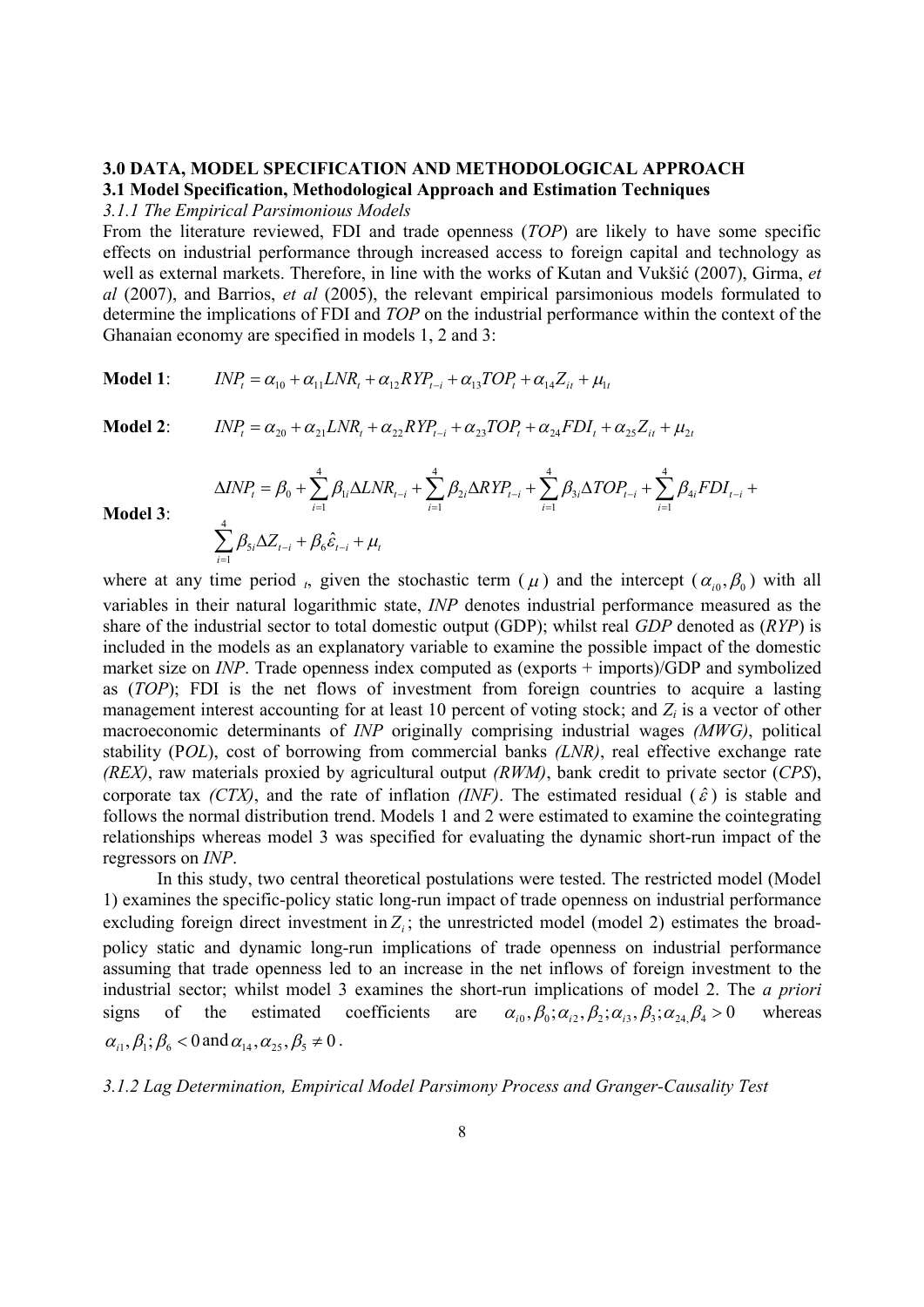The Johansen-Juselius (1990) approach was adopted in the estimation of the models. The appropriate number of lags, which offers the value of  $\rho$ , is chosen according to the Akaike Information Criterion (AIC) and the Schwarz Bayesian Criterion (SBC). The parsimonious empirical model was determined based on the concurrent least value of AIC and SBC at the instance of no autocorrelation with reference to Durbin-Watson (DW) statistic. Upon the selection of the appropriate empirical model for estimation, the study verified the Granger-causality conditionality of the key variables notably *INP*, *FDI*, and *TOP* using the standard F-statistic under the hypothesis:  $H_0: A_{xy}(L) = 0$  (*y* does not Granger-cause *x*); where  $A_{xy}(L)$  represents the coefficients of lagged values of *y* on *x*.

#### *3.1.3 Stationarity Test*

The time series properties of the variables were explored to determine the order of integration of each variable included in the models. The essence of this test is to avoid spurious regression problems normally associated with time series econometric modeling (Granger and Newbold, 1974). In this paper, the popular Augmented Dickey Fuller (ADF) test and the Phillips-Perron stationarity test were applied. The two tests were used simultaneously because while the ADF procedure is the most popularly used test for stationarity, it nevertheless requires homoskedastic and uncorrelated errors in the underlying structure. The PP non-parametric test generalizes the ADF technique, allowing for less restrictive assumptions for the time series in question. Both procedures were adopted so as to guarantee that the essential inferences regarding the issue of stationarity are not essentially driven by the choice of test procedure.

#### *3.1.4 Cointegration Test*

A set of variables are cointegrated if they individually follow a unit root process, but jointly move together in the long-run. Individually, movements appear random and unpredictable but the location of one variable, say *Y* can provide information on another variable say *X*. If the estimated errors of *Y* regressed on *X* are stationary, then there is evidence of cointegration according to Engle-Granger procedure. The Johansen-Juselius (1990) cointegration technique is employed to augment the Engle-Granger test. The order of VAR( $\rho$ ) considered in the cointegration tests is determined according to SBC and AIC criteria.

*3.1.5 Data Transformation and Estimation Procedure in the Presence of Severe Autocorrelation* Given that the empirical models 1-3 specified above are represented generally as equation (4) below:

$$
Y_{t} = \kappa_{0} + \kappa_{1}X_{1t} + \kappa_{2}X_{2t} + \kappa_{3}X_{3t} + \dots + \kappa_{k}X_{kt} + \mu_{t}
$$
\n(4)

where it is discovered that  $\mu_t$  is severely autocorrelated by first-order such that  $\mu_t = \rho \mu_{t-1} + \varepsilon_{t}$ , it follows that if equation (4) holds for  $<sub>t</sub>$ , then it will equally hold for  $<sub>t-1</sub>$  period. In effect,</sub></sub>

$$
Y_{t-1} = \kappa_0 + \kappa_1 X_{1t-1} + \kappa_2 X_{2t-1} + \kappa_3 X_{3t-1} + \dots + \kappa_k X_{kt-1} + \mu_{t-1}
$$
\n(5)  
\nMultiplying (5) through by  $\rho$ ,

$$
\rho Y_{t-1} = \rho \kappa_0 + \kappa_1 \rho X_{1t-1} + \kappa_2 \rho X_{2t-1} + \kappa_3 \rho X_{3t-1} + \dots + \kappa_k \rho X_{kt-1} + \rho \mu_{t-1}
$$
(6)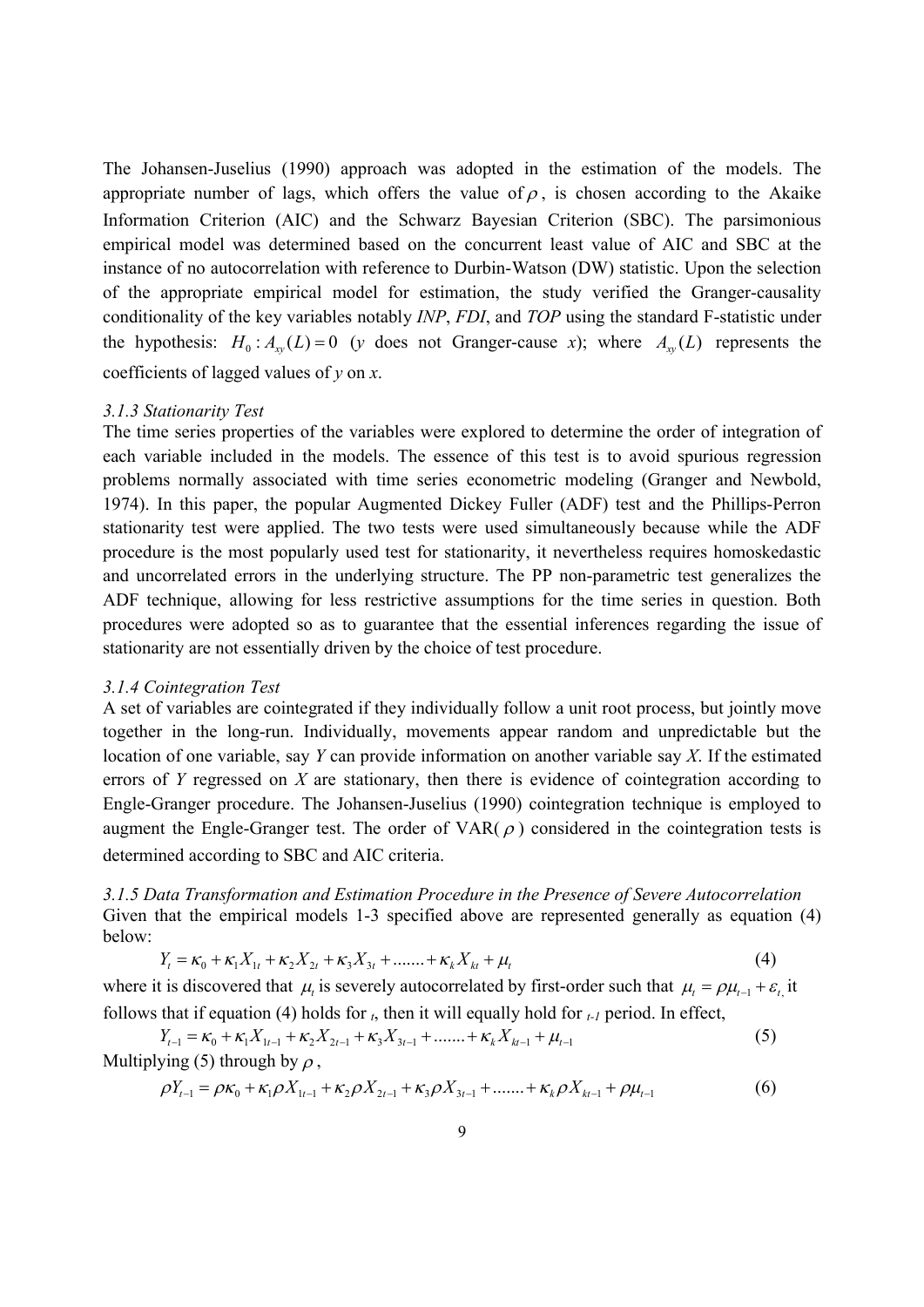and subtracting (6) from (4) results in:

$$
Y_{t} - \rho Y_{t-1} = \kappa_0 (1 - \rho) + \kappa_1 (X_{1t} - \rho X_{1t-1}) + \kappa_2 (X_{2t} - \rho X_{2t-1}) + \kappa_3 (X_3 - \rho X_{3t-1}) + \dots
$$
  
+  $\kappa_k (X_{kt} - \rho X_{kt-1}) + (\mu_t - \rho \mu_{t-1})$  (7)

Rewriting equation (7) above, we have:

$$
\hat{Y}_t = \kappa_t + \kappa_1 \hat{X}_{1t} + \kappa_2 \hat{X}_{2t} + \kappa_3 \hat{X}_{3t} + \dots + \kappa_k \hat{X}_{kt} + \hat{\mu}_t
$$
\n(8)

where  $\hat{\mu}$  now satisfies all the fundamental assumptions underlying the classical linear regression model as in line with the properties of Ordinary Least Squares (OLS) including where  $E(\hat{\mu}_t, \hat{\mu}_{t-i}) = 0$ . To avoid loss of the first observation of each variable as a result of the quasidifferencing, these first variables were transformed using the formula  $\hat{Y}_1 = Y_1 \sqrt{1 - \rho^2}$  and 2  $\hat{X}_{i1} = X_{i1} \sqrt{1 - \rho^2}$ .

#### **3.2 Data Description and Sources**

Quarterly or annual time series data from secondary sources were obtained from the Trades Union Congress, International Monetary Fund (IMF), Bank of Ghana (BoG), Internal Revenue Service (IRS), and the Ghana Statistical Service (GSS).

| Variable                     | <b>Notation</b> | <b>Description and Sources</b>                                                                                                                                                                                                                                                                                                                                                                                          |
|------------------------------|-----------------|-------------------------------------------------------------------------------------------------------------------------------------------------------------------------------------------------------------------------------------------------------------------------------------------------------------------------------------------------------------------------------------------------------------------------|
| Industrial                   | <b>INP</b>      | The share of industrial output as a proportion of nominal GDP as published                                                                                                                                                                                                                                                                                                                                              |
| Performance                  |                 | by GSS and IMF.                                                                                                                                                                                                                                                                                                                                                                                                         |
| Corporate Tax                | <b>CTX</b>      | Tax rate on annual profits of corporate bodies. Source: IRS and GSS.                                                                                                                                                                                                                                                                                                                                                    |
| Real GDP <sup>*</sup>        | <b>RYP</b>      | Real gross domestic product used as a proxy for domestic market size and<br>economic performance. Source: IMF and GSS                                                                                                                                                                                                                                                                                                   |
| <b>Inflation Rate</b>        | <b>INF</b>      | Computed as the rate of growth in consumer price index as obtained from<br>Bank of Ghana (BoG) and GSS.                                                                                                                                                                                                                                                                                                                 |
| Lending Rate                 | <b>LNR</b>      | Average nominal lending rate of commercial banks to the manufacturing<br>sector. This was computed based on the reported data obtained from BoG.                                                                                                                                                                                                                                                                        |
| Industrial Wage              | <b>MWG</b>      | Average nominal minimum wage rate paid to a full-time employee in the<br>industrial sector. Source: Trade Unions Congress of Ghana.                                                                                                                                                                                                                                                                                     |
| <b>Raw Materials</b>         | <b>RWM</b>      | Agricultural output as a share of nominal gross domestic product as<br>obtained from GSS and IMF.                                                                                                                                                                                                                                                                                                                       |
| Real Effective               | <b>REX</b>      | The weighted real exchange rate of the cedi to the foreign currencies of                                                                                                                                                                                                                                                                                                                                                |
| <b>Exchange Rate</b>         |                 | Ghana's major trading partners. Source: IMF.                                                                                                                                                                                                                                                                                                                                                                            |
| Foreign Direct<br>Investment | <b>FDI</b>      | Net flows of investment from foreign countries to acquire a lasting<br>management interest accounting for at least 10 percent of voting stock as<br>reported by the IMF.                                                                                                                                                                                                                                                |
| <b>Trade Openness</b>        | <b>TOP</b>      | Computed as the sum of exports and imports as a ratio of GDP which is the<br>traditional and the most widely used index for trade openness or<br>globalization                                                                                                                                                                                                                                                          |
|                              |                 | The study employed the Non-Linear Growth Approach suggested by Gaynor and Kirkpatrick (1994) in<br>transforming annual data such as INP, RYP and RWM into quarterly series. For the Non-Linear Growth Approach, a<br>second degree of polynomial function is specified to capture one turn, up or down, in the series while for more than<br>one turn in the series, a high degree polynomial is specified accordingly. |

**Table 1**: Data Description and Sources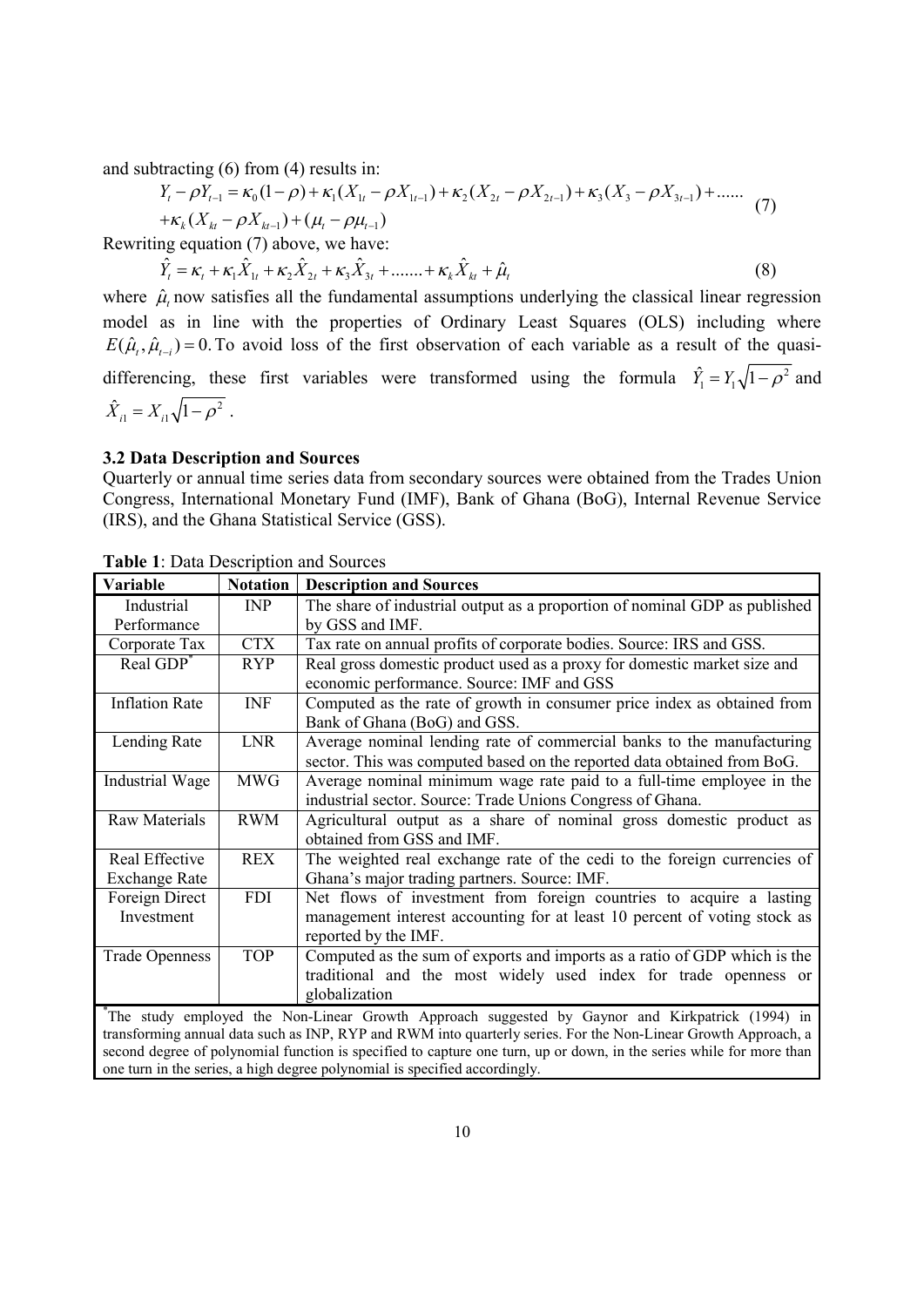# **4.0 THE EMPIRICAL RESULTS**

### **4.1 Results of Unit Roots Test**

The results as presented in Table 2 below show that generally all the variables included in the model are non-stationary in levels but become stationary after first-differencing. Thus, each variable included in the empirical models was found to be integrated of order one. This result provides a necessary, but not sufficient rationale for estimating cointegrating and error-correction models as specified in 3.1.1 above.

| Table 2: Results of Unit Root Tests (constant, time trend included) |                                            |                                           |                                        |  |  |  |
|---------------------------------------------------------------------|--------------------------------------------|-------------------------------------------|----------------------------------------|--|--|--|
|                                                                     | <b>ADF</b> Test Stat                       | Phillips-Perron (PP) Test Stat            |                                        |  |  |  |
| Variables                                                           | ADF Average Critical Value $(5\%)$ : 3.461 | PP Average Critical Value $(5\%)$ : 3.461 | Remarks                                |  |  |  |
| <b>CTX</b>                                                          | 9.693362                                   | 9.706582                                  | I(1)                                   |  |  |  |
| <b>FDI</b>                                                          | 9.864115                                   | 9.932275                                  | I(1)                                   |  |  |  |
| <b>INP</b>                                                          | 9.539157                                   | 9.540019                                  | I(1)                                   |  |  |  |
| <b>INF</b>                                                          | 9.70846                                    | 11.20207                                  | I(1)                                   |  |  |  |
| <b>LNR</b>                                                          | 7.187731                                   | 6.765417                                  | I(1)                                   |  |  |  |
| <b>MWG</b>                                                          | 9.837048                                   | 9.865996                                  | I(1)                                   |  |  |  |
| <b>RWM</b>                                                          | 10.79308                                   | 12.56019                                  | I(1)                                   |  |  |  |
| <b>RER</b>                                                          | 9.759739                                   | 19.01291                                  | $I(1)$ <sup><math>\dot{ }</math></sup> |  |  |  |
| <b>TOP</b>                                                          | 12.6466                                    | 13.56159                                  | I(1)                                   |  |  |  |

The  $H_0$  is that a series is non-stationary against an alternative hypothesis ( $H_1$ ) of a series being stationary. The rejection of the H<sub>0</sub> for both ADF and PP tests is based on the MacKinnon critical values. The lag lengths were automatically determined in accordance with SIC. \* Indicates variable is I(0) under PP test but I(1) under ADF test *Source: Author's Estimations*

# **4.2 Results of Cointegration Test**

For the sufficient condition for adopting error-correction and cointegrating estimation procedure, the Johansen Maximum Likelihood (JML) test was adopted to determine the cointegrating rank of the system of each empirical model and the number of common stochastic trends driving the entire system. The results of the JML tests are summarized in Appendices C1 and C2. The cointegration modeling was undertaken within the context of an unrestricted vector error-correction model that allowed for a constant term. The rationale behind the adoption of this assumption was based partly on the results of the unit root and the essence to ensure that the ultimate solution does not fall into equations of higher degree polynomial terms. The maximal Eigenvalue tests indicate the presence of at most one cointegrating vector for each model though the trace tests show higher cointegrating vectors.

# **4.3 Results of Granger-Causality Test**

The results of Granger-causality test are presented in Table 3 below. These results indicate that over the initial 12-quarter lag span, there are no traces of causality between industrial performance (*INP*) and foreign direct investment (*FDI*) as well as between *INP* and trade openness (*TOP*). However, with the exception of lags 2 and 5, *TOP* strongly drives FDI with an apparent dual causality occurring at lags 8, 11 and 12.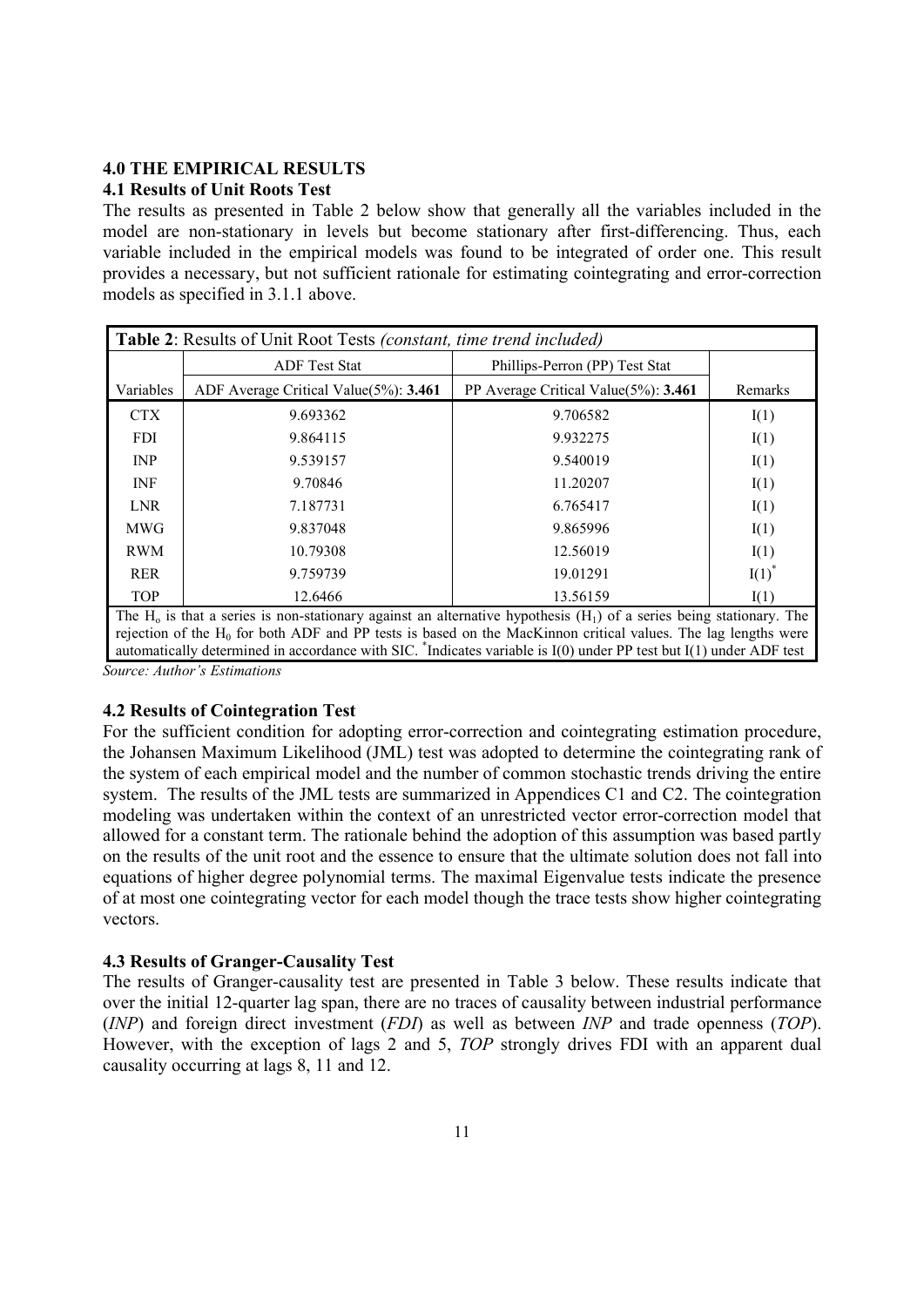|                | Variables: FDI, INP, TOP (from upper variable to lower variable, p-values) |            |            |            |            |            |  |  |  |
|----------------|----------------------------------------------------------------------------|------------|------------|------------|------------|------------|--|--|--|
| Number         | <b>FDI</b>                                                                 | INP        | <b>TOP</b> | INP        | <b>TOP</b> | <b>FDI</b> |  |  |  |
| of Lags        | INP                                                                        | <b>FDI</b> | <b>INP</b> | <b>TOP</b> | <b>FDI</b> | <b>TOP</b> |  |  |  |
|                | 0.61492                                                                    | 0.87082    | 0.55060    | 0.86177    | 0.03388    | 0.11497    |  |  |  |
| $\overline{2}$ | 0.76710                                                                    | 0.98780    | 0.73940    | 0.87294    | 0.11876    | 0.20523    |  |  |  |
| 3              | 0.76657                                                                    | 0.94862    | 0.67130    | 0.96625    | 0.05248    | 0.42467    |  |  |  |
| $\overline{4}$ | 0.37788                                                                    | 0.99331    | 0.44006    | 0.99049    | 0.09205    | 0.49771    |  |  |  |
| 5              | 0.99921                                                                    | 0.99783    | 0.99790    | 0.99595    | 0.01587    | 0.57298    |  |  |  |
| 6              | 0.99982                                                                    | 0.99922    | 0.99934    | 0.93746    | 0.06816    | 0.23684    |  |  |  |
| 7              | 0.99983                                                                    | 0.99875    | 0.96370    | 0.95947    | 3.8E-05    | 0.36453    |  |  |  |
| 8              | 0.99979                                                                    | 0.99916    | 0.95010    | 0.97739    | 3.5E-05    | 0.07025    |  |  |  |
| 9              | 0.92474                                                                    | 0.99881    | 0.49089    | 0.99043    | 3.4E-05    | 0.11521    |  |  |  |
| 10             | 0.93307                                                                    | 0.99921    | 0.55134    | 0.98604    | 1.9E-05    | 0.19878    |  |  |  |
| 11             | 0.94433                                                                    | 0.99482    | 0.50084    | 0.97291    | 4.9E-05    | 0.02472    |  |  |  |
| 12             | 0.92600                                                                    | 0.99781    | 0.56632    | 0.96574    | 1.1E-05    | 0.03609    |  |  |  |

**Table 3**: Results of Granger Causality Test

*Source: Author's estimations*

#### **4.4 Results of the Empirical Models**

 $\overline{a}$ 

The empirical results of the cointegrating models clearly indicate that there is an evidence of severe positive autocorrelation in the original models specified in 3.1.1 above (see Appendices A and B for details). Based on this revelation, the study proceeded with estimating the empirical models 1-3 in the mode of transformed generalized-differences as specified in (8) above rather than using the natural values.<sup>2</sup> The empirical results are summarized in Tables 4-7 below.

In Tables 4 and 5 below, the results of the estimated static long-run models are presented. The results show that under static long-run equilibrium condition, corporate tax (*CTX*), real effective exchange rate (*REX*) and foreign direct investment (*FDI*) are not statistically significant determinants of industrial performance (*INP*). From both results, our diagnostic tests show that not less than 75% of the variations in industrial performance during the period under investigation are attributable to the regressors. This implies the estimated regression lines can be described as goodfits while the other diagnostic test statistics suggest that the estimated coefficients are unbiased and consistent. For instance, the estimated results from the static long-run models confirm the fact that the findings can be considered as efficient and reliable given the non-significance of the reported F-statistics of the White Heteroskedasticity and the Ramsey RESET tests at 5% level of significance. The Durbin-Watson statistics of approximately 2 is an indication that after data transformation in line with the procedure outlined in 3.1.5, the residual from each of the two models is now auto-uncorrelated.

<sup>&</sup>lt;sup>2</sup> The estimated values for the first-order autocorrelation coefficient  $(\rho)$  were 0.655952 and 0.608778 for models 1 and 2 respectively.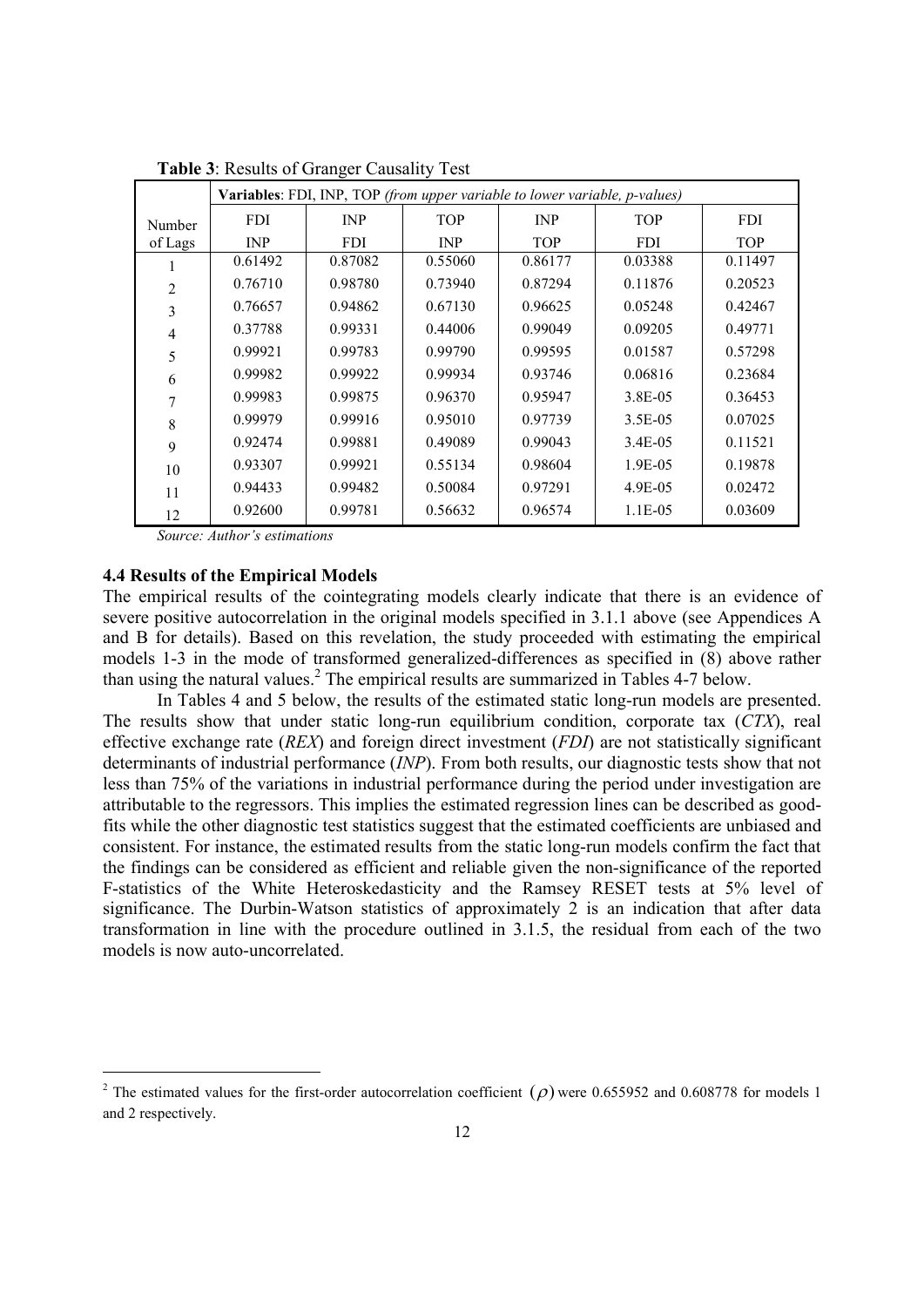| <b>Table 4.</b> Estimated Results of Static Long-Run Model                                                                                                                                                                                                    |                           |        |                              |                               |
|---------------------------------------------------------------------------------------------------------------------------------------------------------------------------------------------------------------------------------------------------------------|---------------------------|--------|------------------------------|-------------------------------|
| <b>Estimated Results of Static Long-Run Model 1</b>                                                                                                                                                                                                           |                           |        |                              |                               |
| $\hat{INP}_r = 2.0504 - 0.2907L\hat{N}R + 0.3363R\hat{Y}P_{r-1} + 0.9281T\hat{O}P_r + 0.1323C\hat{X}X_r + 0.0199M\hat{W}G_r + 0.2579R\hat{W}M_r - 0.3103R\hat{E}X_r + 0.5212N\hat{F}$                                                                         |                           |        |                              |                               |
| $(2.03)^{**}$ $(-4.57)^{***}$ $(4.71)^{***}$ $(0.84)$ $(1.31)$ $(2.68)^{**}$ $(2.05)^{**}$                                                                                                                                                                    |                           |        | $(-0.50)$                    | $(1.79)^*$                    |
|                                                                                                                                                                                                                                                               |                           |        |                              |                               |
|                                                                                                                                                                                                                                                               | <b>R-Squared</b>          | 0.7747 | White Hetero 1.3292 {0.2000} |                               |
|                                                                                                                                                                                                                                                               | Adj. R-Squared            | 0.7518 |                              | Ramsey RESET 1. 1624 {0.1465} |
|                                                                                                                                                                                                                                                               | <b>Durbin-Watson Stat</b> | 1.9393 | <b>F-statistic</b>           | 48.801 {0.0000}               |
| $\mu$ , $\mu$ , $\mu$ , $\mu$ , $\mu$ , $\mu$ , $\mu$ , $\mu$ , $\mu$ , $\mu$ , $\mu$ , $\mu$ , $\mu$ , $\mu$ , $\mu$ , $\mu$ , $\mu$ , $\mu$ , $\mu$ , $\mu$ , $\mu$ , $\mu$ , $\mu$ , $\mu$ , $\mu$ , $\mu$ , $\mu$ , $\mu$ , $\mu$ , $\mu$ , $\mu$ , $\mu$ |                           |        |                              |                               |

**Table 4**: Estimated Results of Static Long-Run Model

*t-statistics are in ( ), F-probabilities are presented in { }; \* / \*\*/ \*\*\* significant at 10%/5%/1% levels respectively*

|                                      | Table 5: Estimated Results of Static Long-Run Model                                                                                                                                                                                                                                                                                                                                                                                      |        |                              |                     |
|--------------------------------------|------------------------------------------------------------------------------------------------------------------------------------------------------------------------------------------------------------------------------------------------------------------------------------------------------------------------------------------------------------------------------------------------------------------------------------------|--------|------------------------------|---------------------|
|                                      | <b>Estimated Results of Static Long-Run Model 2</b>                                                                                                                                                                                                                                                                                                                                                                                      |        |                              |                     |
|                                      | $I\hat{N}P_r = 2.6698 - 0.9739L\hat{N}R_r + 1.3441R\hat{Y}P_{r-1} - 12.8941T\hat{O}P_r - 0.3503FDI_r + 0.7259C\hat{Y}X_r + 1.0307M\hat{W}G_r + 1.2137R\hat{W}M_r$                                                                                                                                                                                                                                                                        |        |                              |                     |
|                                      | $(2.07)^{**}$ $(-4.29)^{***}$ $(5.40)^{***}$ $(-1.96)^{**}$ $(-0.78)$ $(1.31)$ $(2.55)^{**}$ $(2.03)^{**}$                                                                                                                                                                                                                                                                                                                               |        |                              |                     |
| $-1.8914$ REX                        |                                                                                                                                                                                                                                                                                                                                                                                                                                          |        |                              |                     |
|                                      |                                                                                                                                                                                                                                                                                                                                                                                                                                          |        |                              |                     |
| $(-0.67)$                            |                                                                                                                                                                                                                                                                                                                                                                                                                                          |        |                              |                     |
|                                      | <b>R-Squared</b>                                                                                                                                                                                                                                                                                                                                                                                                                         | 0.7905 | <b>White Hetero</b>          | $1.4114 \{0.1261\}$ |
|                                      | Adj. R-Squared                                                                                                                                                                                                                                                                                                                                                                                                                           | 0.7672 | Ramsey RESET 0.7183 {0.3967} |                     |
|                                      | <b>Durbin Watson stat</b>                                                                                                                                                                                                                                                                                                                                                                                                                | 1.9502 | <b>F-statistic</b>           | 53.0397 {0.0000}    |
| $\cdot$ $\cdot$ $\cdot$ $\cdot$<br>. | $\mathbf{1} \cdot \mathbf{1} \cdot \mathbf{1}$ $\mathbf{1} \cdot \mathbf{1}$ $\mathbf{1} \cdot \mathbf{1}$ $\mathbf{1} \cdot \mathbf{1}$ $\mathbf{1} \cdot \mathbf{1}$ $\mathbf{1} \cdot \mathbf{1}$ $\mathbf{1} \cdot \mathbf{1}$ $\mathbf{1} \cdot \mathbf{1}$ $\mathbf{1} \cdot \mathbf{1}$ $\mathbf{1} \cdot \mathbf{1}$ $\mathbf{1} \cdot \mathbf{1}$ $\mathbf{1} \cdot \mathbf{1}$ $\mathbf{1} \cdot$<br>$1 \quad 1 \quad 1 \quad$ |        |                              |                     |

*t-statistics are in ( ), F-probabilities are presented in { }; \* / \*\*/ \*\*\* significant at 10%/5%/1% levels respectively*

The estimated results from the static long-run model 2 presented in Table 5 above suggest that the quantity of raw materials (*RWM*), the size of the Ghanaian economy in the last quarter (*RYP\_1*), nominal industrial wage rate (*MWG*) and the rate of inflation (*INF*), are in order of importance, the most important positive drivers of industrial performance (*INP*) in the long-run. Also, in the longrun, trade openness (*TOP*) necessitating from the concept of globalization and the commercial banks lending rate (*LNR*) to the industrial sector are critical factors that undermine industrial performance in Ghana.

**Table 6**: Estimated Results of Dynamic Long-Run Model

*Estimated Results of Dynamic Long-Run Model*   $\hat{MP}_t = 4.7447 + 1.904 \hat{IN} P_{t-1} - 0.1752 \hat{LN} R_t + 1.1034 \hat{RP}_t + 1.0039 \hat{RP}_{t-1} - 0.0830 \hat{RP}_{t-4} - 12.1087 \hat{TO} P_{t-1} - 12.4295 \hat{TO} P_{t-2}$  $(4.13)$ <sup>\*\*\*</sup>  $(6.57)$ <sup>\*\*\*</sup>  $(-2.96)$ <sup>\*\*\*</sup>  $(1.86)$ <sup>\*</sup>  $(1.92)$ <sup>\*</sup>  $(-2.84)$ <sup>\*\*</sup>  $(-2.37)$ <sup>\*\*</sup>  $(-2.44)$ <sup>\*\*</sup>  $-31.2160T\hat{O}P_{_{t-3}}-11.0478T\hat{O}P_{_{t-4}}+0.0101F\hat{D}I_{_{t}}-0.5459C\hat{I}X_{_{t}}+0.0972M\hat{W}G_{_{t}}+0.0963M\hat{W}G_{_{t-4}}+2.0224R\hat{W}M_{_{t}}$  $(-4.82)^{**}$   $(-2.15)^{**}$   $(1.85)^{**}$   $(-4.28)^{***}$   $(3.18)^{***}$   $(3.00)^{**}$   $(6.48)^{***}$  $-0.0711R\hat{W}M_{t-4} + 0.0864I\hat{N}F_{t}$  $(-3.34)$ <sup>\*\*\*</sup>  $(3.35)$ <sup>\*\*\*</sup> **R-Squared 0.9036 ARCH 1.3156 {0.1802} Adj. R-Squared 0.8815 Ramsey RESET 1.3292 {0.2002} F-statistics 37.31{0.000} White Hetero stat 0.0768{0.6735}**

*t-statistics are in ( ), F-probabilities are presented in { }; \* / \*\*/ \*\*\* significant at 10%/5%/1% levels respectively*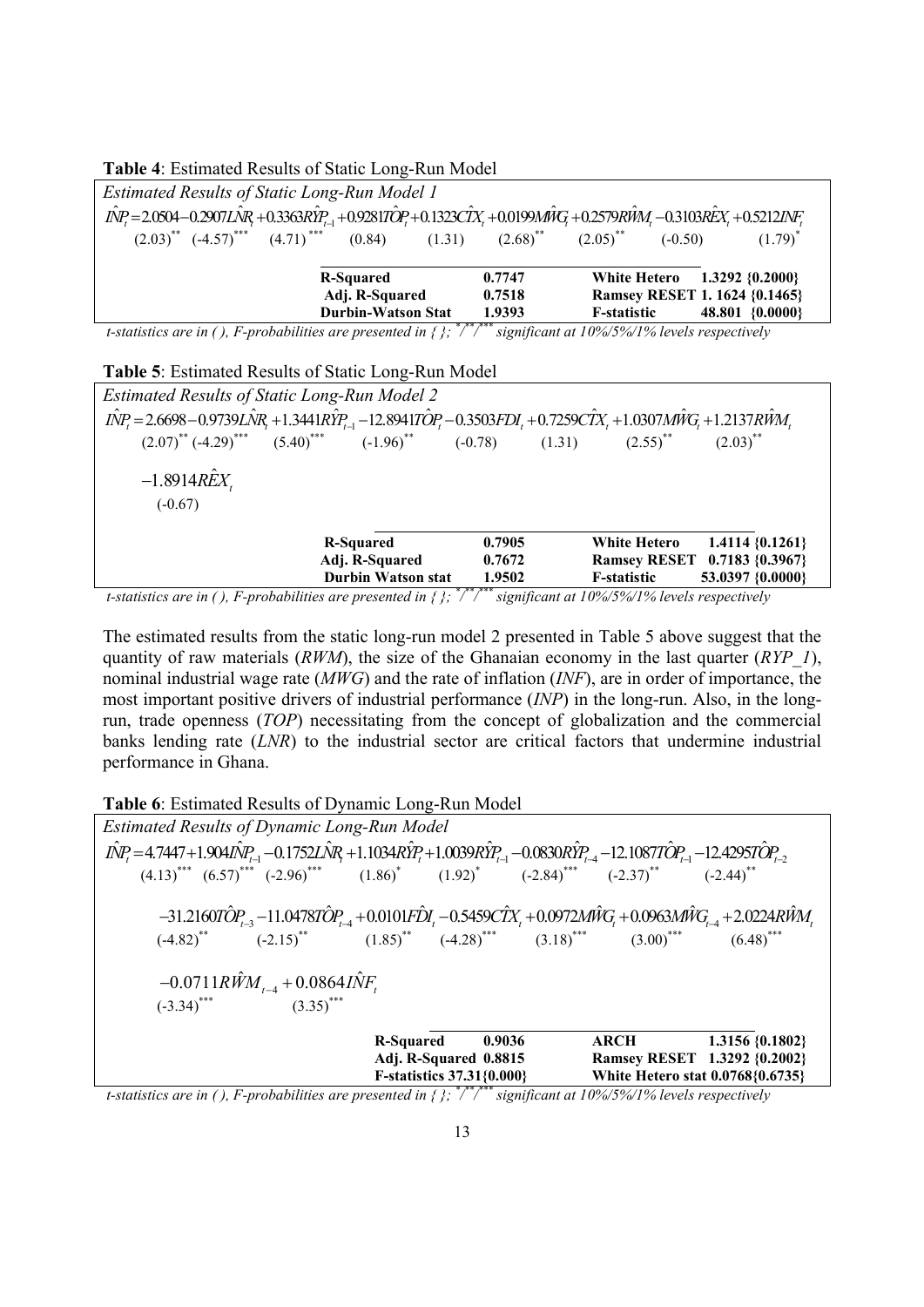In consistency with the findings of the static long-run equilibrium models, the empirical results from the dynamic long-run model (presented in Table 6 above) suggest that in the long-run, trade openness, corporate tax and lending rate of commercial banks, are in descending order of importance, the key factors that undermine higher industrial performance in Ghana. Indeed, all the previous levels of trade openness have significant negative impact on long-run industrial performance in Ghana. This result also indicates that domestic market size and the availability of raw materials have significant positive impacts on long-run industrial performance. Similarly, the rate of inflation, present and the past values of industrial wage rate, present volume of raw materials, FDI and industrial performance as at the past-four quarter are crucial long-run positive determinants of industrial performance in Ghana. The results as presented in Table 6 above show that the regression line has a good fit and the estimated model does not suffer unduly from violating any of the classical assumptions underlying OLS.

The empirical findings of model 3, which can also be described as efficient, reliable and a good-fit are presented in Table 7 below. This model was estimated to determine the short-run dynamics of model 2. In consonance with the long-run results, trade openness and lending rate of commercial banks to the manufacturing sector are found to be factors that are responsible for the under-industrialization of the Ghanaian economy. Current and previous levels of corporate tax and the rate of inflation have negative short-run impacts on industrial performance in Ghana. Increased inflows of FDI, immediate past size of the domestic economy (*RYP\_1*), current size of raw materials, and the degree of industrial performance during the past-four quarter are significant positive drivers of industrial performance. One striking result from the dynamic short-run model is that industrial wage rate and real effective exchange rate do not have any significant short-run impact on industrial performance.

|                                                     |  | Table 7: Estimated Results of Dynamic Short-Run Model                                                                                                                                                                                                                                                                                       |        |                                                                  |
|-----------------------------------------------------|--|---------------------------------------------------------------------------------------------------------------------------------------------------------------------------------------------------------------------------------------------------------------------------------------------------------------------------------------------|--------|------------------------------------------------------------------|
| <b>Estimated Results of Dynamic Short-Run Model</b> |  |                                                                                                                                                                                                                                                                                                                                             |        |                                                                  |
|                                                     |  | $\Delta \hat{N}P_t = 0.7896 + 0.4784 \Delta \hat{N}P_{t-4} - 0.2928 \Delta \hat{N}R_t - 0.1222 \Delta \hat{N}R_{t-4} + 0.9015 \Delta R \hat{Y}P_{t-1} - 7.2761 \Delta \hat{Y} \hat{O}P_{t-3} + 0.0451 \Delta \hat{Y} \hat{O}P_{t-4}$<br>$(1.67)^{*}$ $(4.04)^{***}$ $(-2.02)^{*}$ $(-2.47)^{**}$ $(2.28)^{**}$ $(-1.88)^{*}$ $(3.02)^{***}$ |        |                                                                  |
|                                                     |  |                                                                                                                                                                                                                                                                                                                                             |        |                                                                  |
|                                                     |  | +0.0098 $\Delta F\hat{D}I_{t-1}$ +0.0114 $\Delta F\hat{D}I_{t-2}$ -0.0104 $\Delta F\hat{D}I_{t-3}$ -0.0091 $\Delta F\hat{D}I_{t-4}$ -0.1878 $\Delta C\hat{I}X_t$ -0.2208 $\Delta C\hat{I}X_{t-3}$                                                                                                                                           |        |                                                                  |
|                                                     |  | $(2.34)$ <sup>**</sup> $(2.30)$ <sup>**</sup> $(-1.42)$ $(-1.19)$ $(-2.37)$ <sup>**</sup> $(-2.44)$ <sup>**</sup>                                                                                                                                                                                                                           |        |                                                                  |
|                                                     |  | +0.7156 $\Delta R\hat{W}M_t$ - 0.4780 $\Delta R\hat{W}M_{t-4}$ - 0.1091 $\Delta I\hat{N}F_{t-4}$ - 0.6499 $\hat{\varepsilon}_{t-1}$                                                                                                                                                                                                         |        |                                                                  |
|                                                     |  | $\left(3.97\right)^{***}$ $\left(-3.77\right)^{***}$ $\left(-2.15\right)^{**}$ $\left(-6.72\right)^{***}$                                                                                                                                                                                                                                   |        |                                                                  |
|                                                     |  | <b>R-Squared</b>                                                                                                                                                                                                                                                                                                                            | 0.8180 | ARCH 0.1153 {0.7350}                                             |
|                                                     |  | Adj. R-Squared 0.7262<br>F-statistics 64.655{0.000}                                                                                                                                                                                                                                                                                         |        | Ramsey RESET 1.0816 {0.1190}<br>White Hetero stat 0.0633{0.7489} |
|                                                     |  |                                                                                                                                                                                                                                                                                                                                             |        |                                                                  |

*t-statistics are in ( ), F-probabilities are presented in { }; \* / \*\*/ \*\*\* significant at 10%/5%/1% levels respectively*  $\Delta$  *is the first-difference operator;*  $\hat{\varepsilon}$  *is the error-correction term* 

The results of the short-run dynamics also show that nearly 65% of any disequilibrium in industrial performance is corrected in the next quarter in the presence of past industrial performance, CTX, LNR, TOP, FDI, RWM, and INF.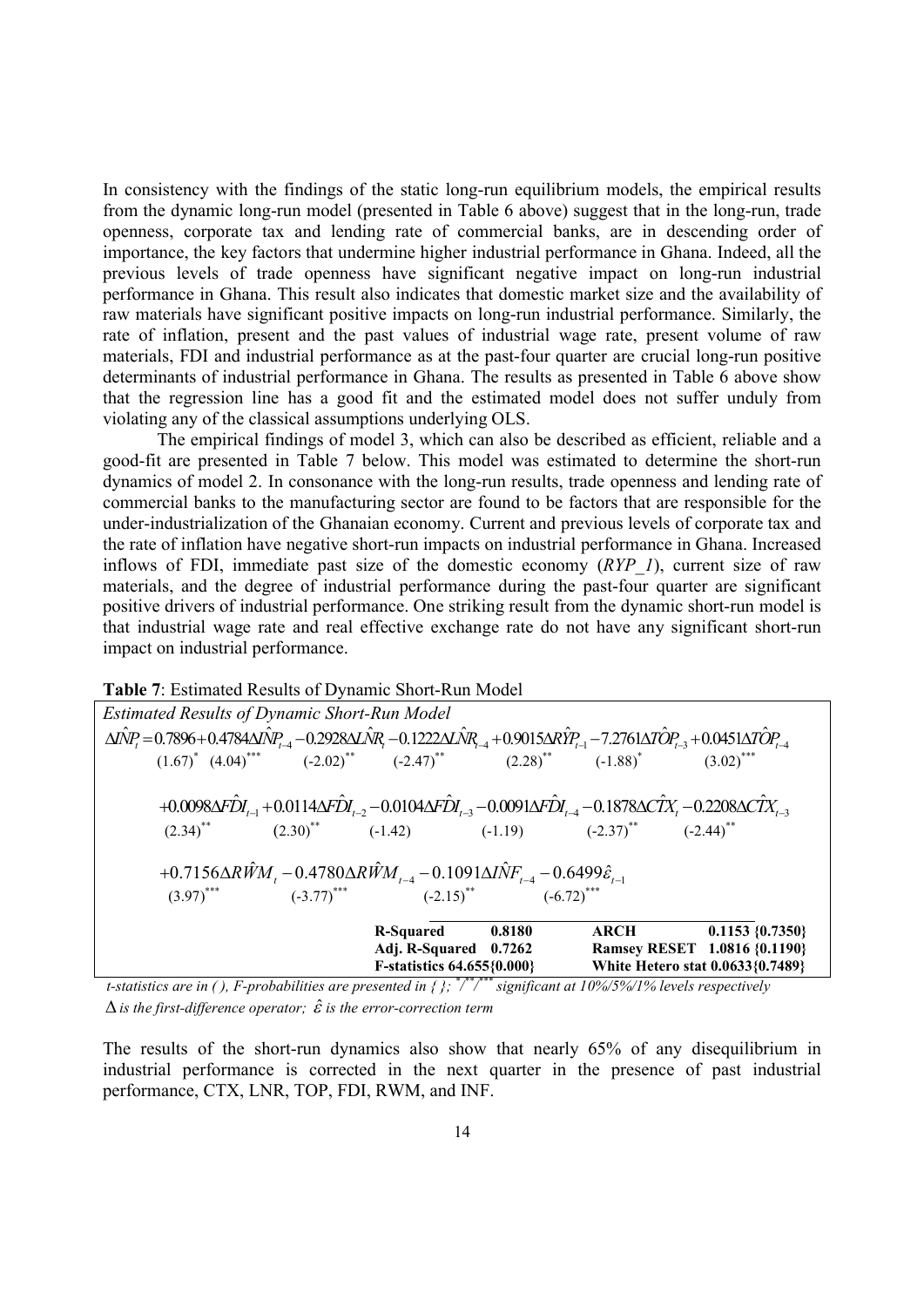#### **5.0 POLICY RELEVANCE AND RECOMMENDATIONS**

The empirical results lend credence to the view that the arbitrary opening of the Ghanaian economy to foreign trade in response to the emerging concept of globalization is the main factor responsible for the stagnant growth and poor performance of the industrial sector. This result, which justifies the apprehension of the pessimistic school on trade openness in a globalized world and the empirical works of McGregor (2005), Easterly (2005), Killick (2000), Demery (1994), Elbadawi, *et al.* (1992) among others, suggests that the foreign trade sector of Ghana appears to be "over-liberalized" which might mean that there are no effective harmonized framework for close monitoring and standardization of imports. A further implication is that as a result of trade openness, the Ghanaian economy is virtually participating in globalization as a major consumer of foreign goods rather than as an essential producer and exporter of industrial goods. By this finding, it is recommended that there is the urgent need to conduct further studies on trade openness so as to determine the optimal level upon which the appropriate national policy would be formulated towards saving the economy from the excesses of the current arbitrary openness policy to foreign trade.

Contrary to public criticisms of the government and outcry of employers in relation to government frequent upward adjustments in minimum wage in recent times, which was thought to be responsible for high operational expenses and low industrial performance, the findings of this study suggest that, in the long-run, higher industrial wages are highly important in enhancing industrial performance in Ghana. Interestingly, in the short-run, industrial wage is not statistically significant in explaining industrial performance. This is not amazing since Ghana is known to be relatively labour-abundant with associated low wages; hence higher wages could serve as a motivation for higher labour productivity for an improved industrial performance. Therefore, it is recommended that to promote long-run industrial performance in Ghana, there is the need to pay more realistic wages to industrial workers.

The implementation of open-trade policy just as foreign direct investment inflows does not Granger-cause industrial performance directly. Rather, the relevance of implementing open-trade policy is seen in the extent to which it causes net foreign capital inflows to the Ghanaian economy. This implies that in a globalized world, the mere implementation of open-trade policy is not a panacea for higher industrial performance unless it is able to attract foreign direct investment. Probably, this is why the empirical results on causality show that at higher lags such as 8, 11, and 12 bi-directional causality exists between trade openness and foreign direct investment. This position is confirmed by the estimated result obtained from our restricted model where with the exclusion of foreign direct investment from the model, the implementation of trade openness policy fails to have any significant impact on long-run industrial performance in Ghana. However, when the model was re-estimated under unrestricted condition where both foreign direct investment and trade liberalisation are simultaneously included, the long-run impact of trade liberalisation emerge to be the most significant factor undermining industrial performance in Ghana.

Further, since it turns out that lower rates of inflation are necessary for propelling short-run industrial performance whereas in the long-run, inflation has a consistent positive impact on industrial performance, this study proposes a policy framework in the form of a harmonized macroeconomic policy-mix that should be implemented towards achieving a moderate rate of inflation in order to improve upon the long-run industrial performance in Ghana. As the rate of inflation is made moderate and manageable, lending rates of commercial banks must be significantly reduced to attract investors to seek additional working capital for expansion and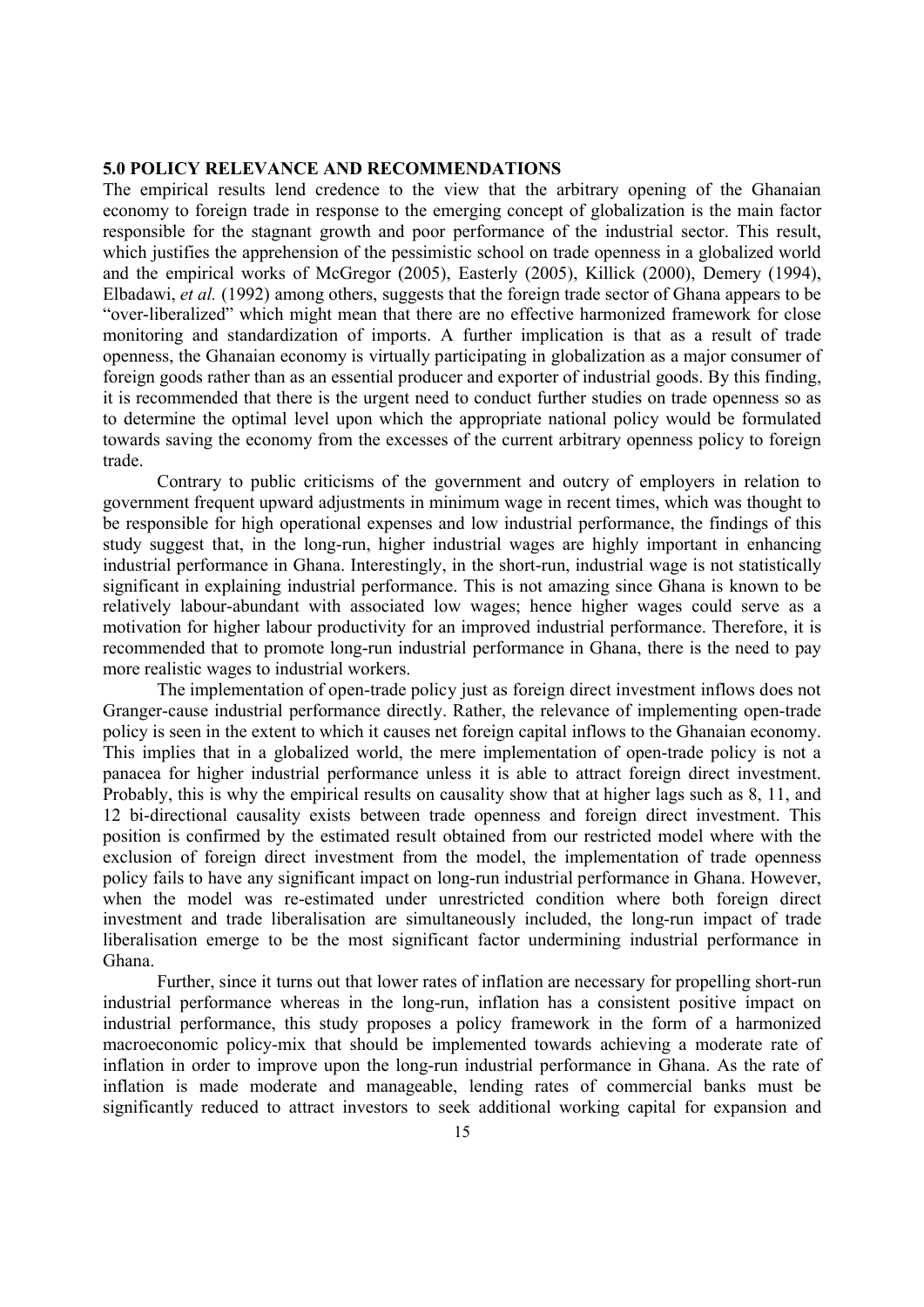propelling higher industrial performance. Alternatively, the Central Bank of Ghana should encourage more financial institutions to enter into the banking and finance industry so as to increase competition which would ultimately result in lower lending rates which are a necessary requirement for higher industrial performance both in the short-run and the long-run.

Finally, as a policy response to improve industrial performance in Ghana, it is imperative for policy focus on ensuring higher performance of the agricultural sector that is to support the industrial sector with the increased supply of raw materials. This policy prescription is informed on the finding that the size of raw materials is a significant determinant of industrial performance in the short-run as well as the long-run. The finding that both in the short-run and the long-run, the size of raw materials at lag 4, and the level of economic performance in the long-run at lag 4 have negative impacts on current level of industrial performance is a manifestation of the fact that the usual booms and recessions associated with business cycles are well predicted by the investors in industrial sector of Ghana.

#### **6.0 CONCLUDING REMARKS**

Within the framework of multivariate cointegration and vector error-correction modeling, this study has provided an insight into the macroeconomic factors that explain industrial performance since the implementation of economic reform programme in 1983 with reference to Ghana. Within the context of the Ghanaian economy, the study reveals that the main factors that undermine industrial performance are trade openness and lending rates, whilst the availability of raw materials, industrial wage rate, rate of inflation, and domestic market size or economic performance promote industrial performance particularly in the long-run. Generally, the findings of this paper support the view that in this modern world of globalization, arbitrary implementation of open-trade policy by a developing country like Ghana is detrimental to industrial performance. In the short-run, real effective exchange rate and industrial wage rate are not significant factors that explain the level of industrial performance in Ghana. Though foreign direct investment appears to exert some positive long-run impact on industrial performance in Ghana the impact is very weak given the low estimated coefficients. It is possible that some conditionalities that are often associated with official FDI to developing countries might not be directly favourable to initiating higher industrial performance. Furthermore, it appears substantial FDI go to nonmanufacturing sectors particularly services for which reason FDI does not have any significant impact on industrial performance. In order to guarantee a high industrial performance, there is the need for the government of Ghana to implement prudent macroeconomic policies to ensure that raw materials are made readily available but at the same time there is need for the economy to exhibit signs of robust growth and growing domestic market for industrial products through real economic growth.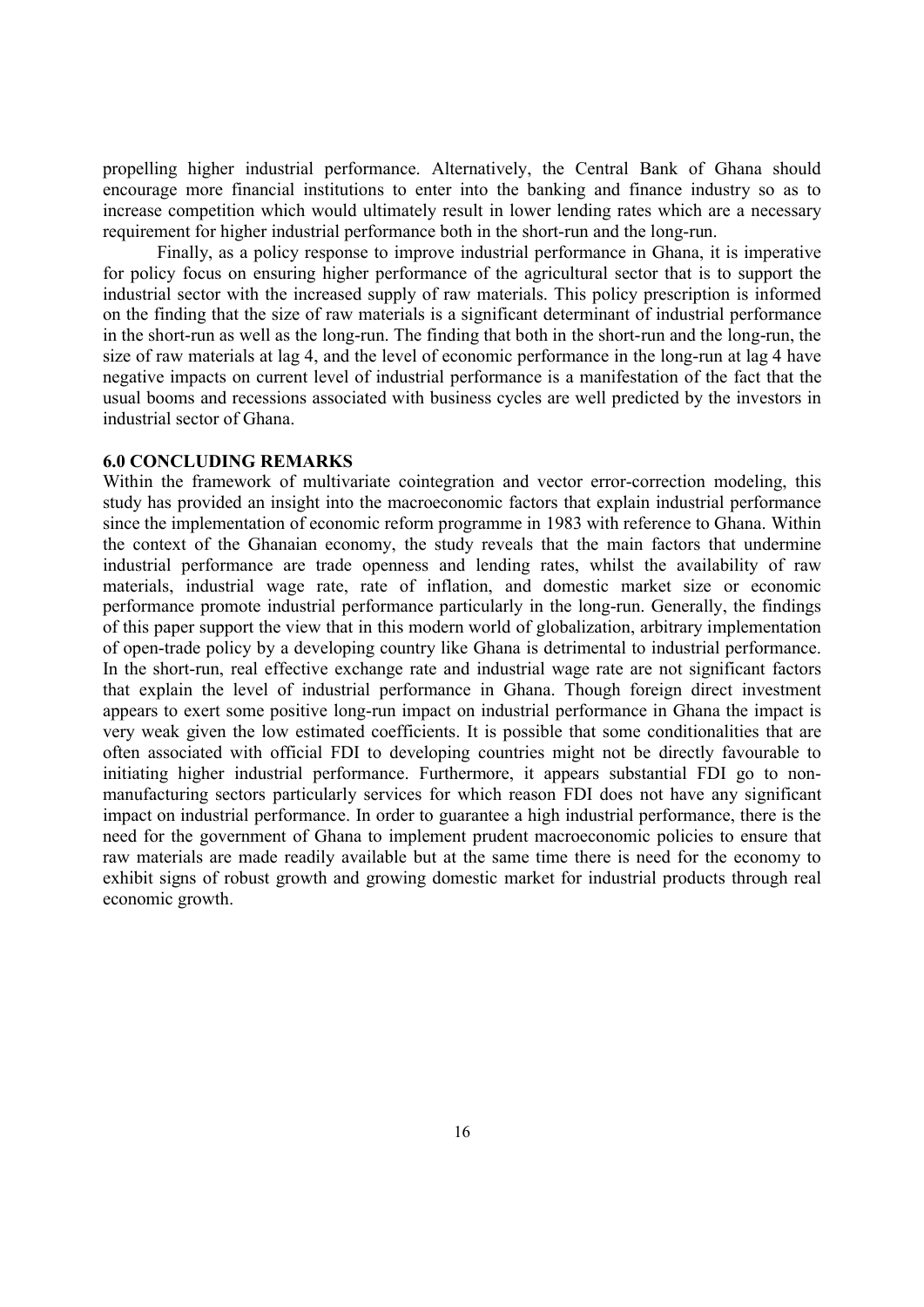#### **REFERENCES**

Adedeji, Adebayo (1999), "Structural Adjustment Policies in Africa," *International Social Science Journal*, 51(162): 521-528.

Agarwal, J. (1980), "Determinants of Foreign Direct Investment: A Survey," *Welwirtschaftliches Archivs*, 116: 739-773.

Akinkubge, O. (2003), *Flow of Foreign Direct Investment to Hitherto Neglected Developing Countries*, UNU-WIDER.

Bhalla, Ajit S. (1998), *Globalization, Growth and Marginalization*, London: Macmillan.

Barrios, S., H. Görg, and E. Strobl (2005), "Foreign Direct Investment, Competition and Industrial Development in the Host Country," *European Economic Review*, 49: 1761-1784.

Buckley, P.J. and M. Casson (1976), *The Future of the Multinational Enterprise*, London: Macmillan.

Casson, M. (1982), 'The Theory of Foreign Direct Investment," in *International Capital Movements*, J. Black and J.H. Dunning (eds.), London: Macmillan: 22-57.

Crisp, B.F. and M.J. Kelly (1999), "The Socioeconomic Impacts of Structural Adjustment," *International Studies Quarterly*, 43(3): 533-552.

Dean, Judith M., Seema Desai, and James Riedel (1994), "Trade Policy Reform in Developing Countries since 1985: A Review of the Evidence," *World Bank Discussion Paper*, 267.

Demery, Lionel (1994), "Structural Adjustment: its Origins, Rationale and Achievements," in *From Adjustment to Development in Africa*, Giovanni Cornia and Gerald Helleiner (eds.), New York: St. Martin's Press.

Dormar, Evesey D. (1947), "Expansion and Employment," *American Economic Review*, March: 34-55.

Dunning, J.H. (1982), "Explaining the International Direct Investment Position of Countries: Towards a Dynamic or Development Approach," in *International Capital Movements*, J. Black and J.H. Dunning (eds.), London: Macmillan: 84-121.

Dunning, J.H. (1993), *Multinational Enterprises and the Global Economy*, Wokingham: Addison-Wesley.

Easterly, William (2005), "What did Structural Adjustment Adjust? The Association of Policies and Growth with Repeated IMF and World Bank Adjust Loans," *Journal of Development Economics,* 76: 1-22.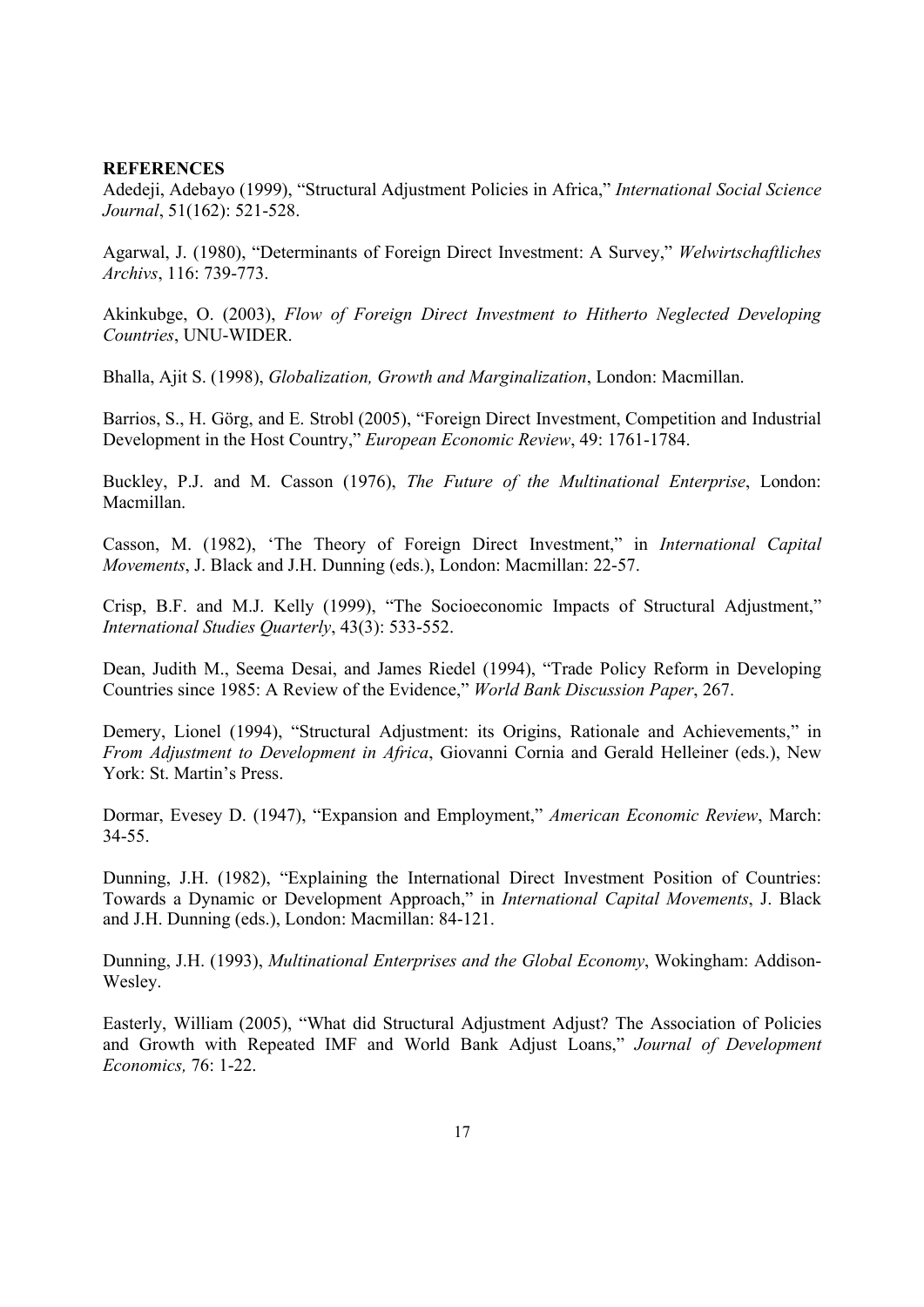Elbadawi, I.A. (1992), "Have World Bank-Supported Adjustment Programs Improved Economic Performance in Sub-Saharan Africa?" *Policy Research Working Papers*, Washington DC: Country Economics Department.

Elbadawi, I.A., D. Ghura and G. Uwujaren (1992), "Why Structural Adjustment Has Not Succeeded in Sub-Saharan Africa," *Policy Research Working Papers*, Washington DC: Country Economics Department.

Gaynor, P.E. and C.R. Kirkpatrick (1994), *Introduction to Time Series Modelling and Forecasting in Business and Economics*, New York: McGraw-Hill.

Girma, Sourafel, Richard Kneller and Maura Pisu (2007), "Do Exporters Have Anything to Learn from Foreign Multinationals?" *European Economic Review*, 51(4): 981-998.

Granger, Clive W.J. (1969), "Investigating Causal Relations by Econometric Models and Cross Spectral Methods," *Econometrica*, 35: 424-438.

Granger, Clive W.J. and P. Newbold (1974), "Spurious Regressions in Econometrics," *Journal of Econometrics*, 2: 111-120.

Harrod, Roy F. (1948), *Towards A Dynamic Analysis*, London: Macmillan.

Helleiner, Gerald K. (1989), "Transnational Corporations and Direct Foreign Investment," in *Handbook of Development Economics*, II, H.B. Chenery and T.N. Srinivasan (eds.), Elsevier, Amsterdam: 1442-1480.

Helleiner, Gerald K. (ed.) (1994), *Trade Policy and Industrialization in Turbulent Times*, London: Routledge.

Hoang, Nam and Jean Liao (2002), "Economic Effects of Globalization in Developing Countries: An Analysis of Vietnam and China," *EDGE Final Paper* (Winter).

Hymer, Stephen H. (1976), *The International Operation of National Firms: A Study of Direct Foreign Investment*, Cambridge, MA: MIT Press.

International Labour Organisation [ILO] (1999), *Progress Report on the Country Studies on the Social Impact of Globalization*, GB.274/WP/SDL/2, Geneva.

Johansen, Soren (1988), "Statistical Analysis of Cointegrating Vectors", *Journal of Economic Dynamics and Control*, 12: 231-254.

Johansen, Soren and Katarina Juselius (1990), "Maximum Likelihood Estimation and Inference on Cointegration with Applications to Demand for Money," *Oxford Bulletin of Economics and Statistics*, 52: 169-210.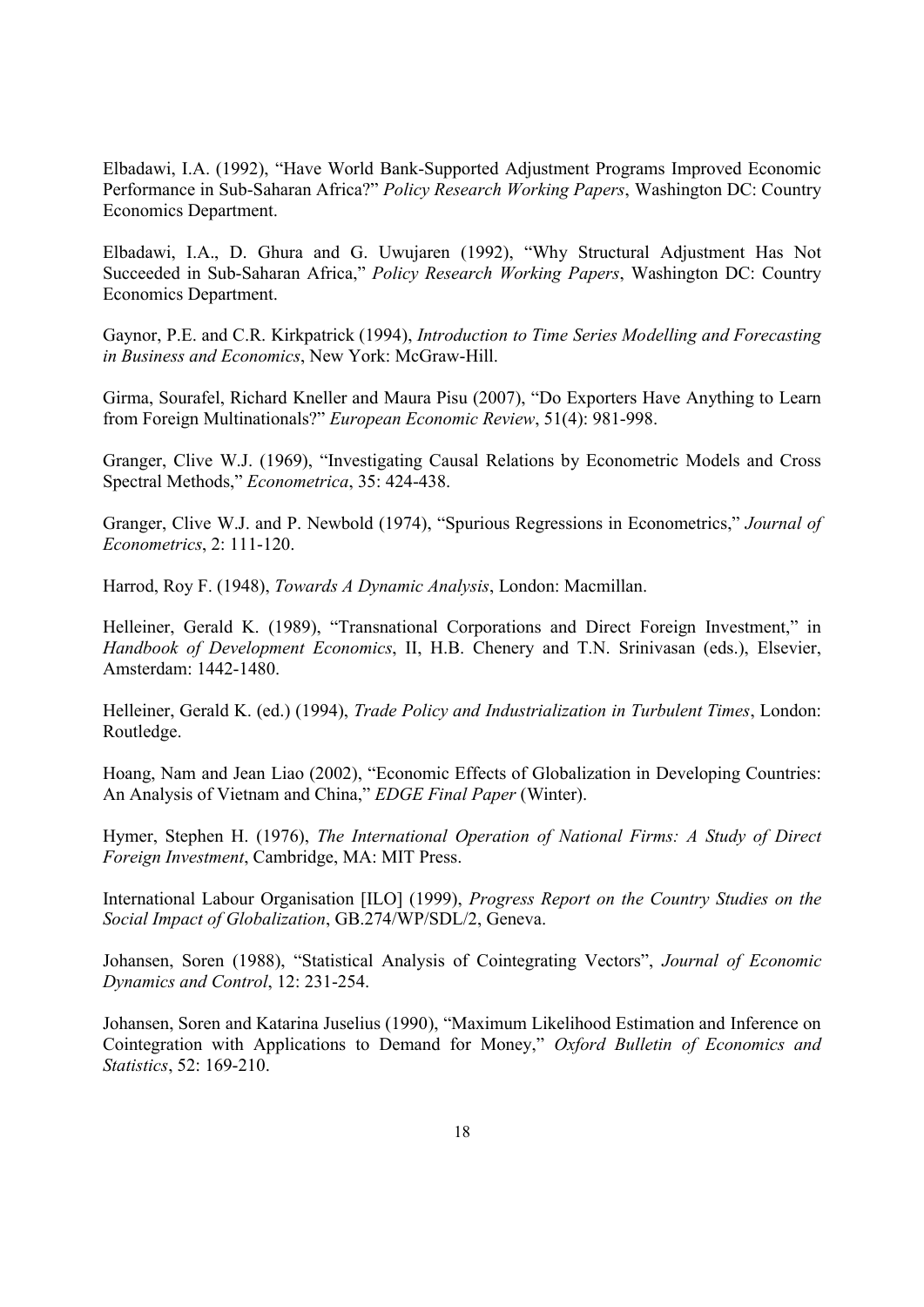Killick, Tony (2000), "Fragile Still? The Structure of Ghana's Economy 1960-94", in *Economic Reforms in Ghana: The Reality and Mirage*, Ernest Aryeetey, Jane Harrigan, and Machiko Nissanke (eds.), London: James Currey: 51-67.

Kirkpatrick, C. H. and J. Maharaj (1992), "The Effects of Trade Liberalisation on Industrial Sector Productivity Performance in Developing Countries," in *Foreign Trade Reforms and Development Strategy*, Chapter 4, Marc Fontain (ed.), London: Routledge.

Kirkpatrick, C.H. (1993), *Trade Policy Reform in Developing Countries: The Lessons of Experience*, DPPC, University of Bradford.

Kutan, Ali M. and Goran Vukšić (2007), "Foreign Direct Investment and Export Performance: Empirical Evidence," *Comparative Economic Studies*, 49(3): 430-445.

Kyaw, Sandy (2003), "Foreign Direct Investment to Developing Countries in the Globalised World," *Paper presented at the DAS Conference*, University of Strathclyde, Glasgow (September).

Lall, Sanjaya (1992), "Technological Capabilities and Industrialization," *World Development*, 20(2): 165-186.

Lewis, Arthur W. (1954), "Economic Development with Unlimited Supplies of Labour," *Manchester School of Economic and Social Studies*, 22(May): 139-191.

MacDougall, G.D.A. (1960), "The Benefits and Costs of Private Investment from Abroad: A Theoretical Approach," *Economic Record,* 36: 13-35.

McGregor, Sue (2005), "Structural Adjustment Programmes and Human Well-Being," *International Journal of Consumer Studies*, 29(3): 170-180.

Mosley, Paul J. and J. Toye (1991), *Aid and Power: The Bank & Policy-Based Lending*, Vol.1, New York: Routledge.

Mwilima, Ntwala (2003), "Foreign Direct Investment in Africa," *Social Observatory Pilot Final Report*, Africa Labour Research Network, labour Resource and Research Institute, (September):  $29-45$ .

Nishimizu, M. and S. Robinson (1986), "Productivity Growth in Manufacturing," in Hollis Chenery, S. Robinson, and M. Syrquin (eds.), *Industrialization and Growth: A Comparative Study*, Oxford: Oxford University Press: 283-308.

Nishimizu, M. and J.M. Page, jr. (1991), "Trade Policy, Market Orientation, and Productivity Change in Industry," in *Trade Theory and Economic Reform,* Jaime De Melo and Andre Sapir (eds.), Oxford: Basil Blackwell: 246-264.

Phillips, P.C.B. and P. Perron (1988), "Testing for a Unit Root in Time Series Regression", *Biometrica*, 75: 335-346.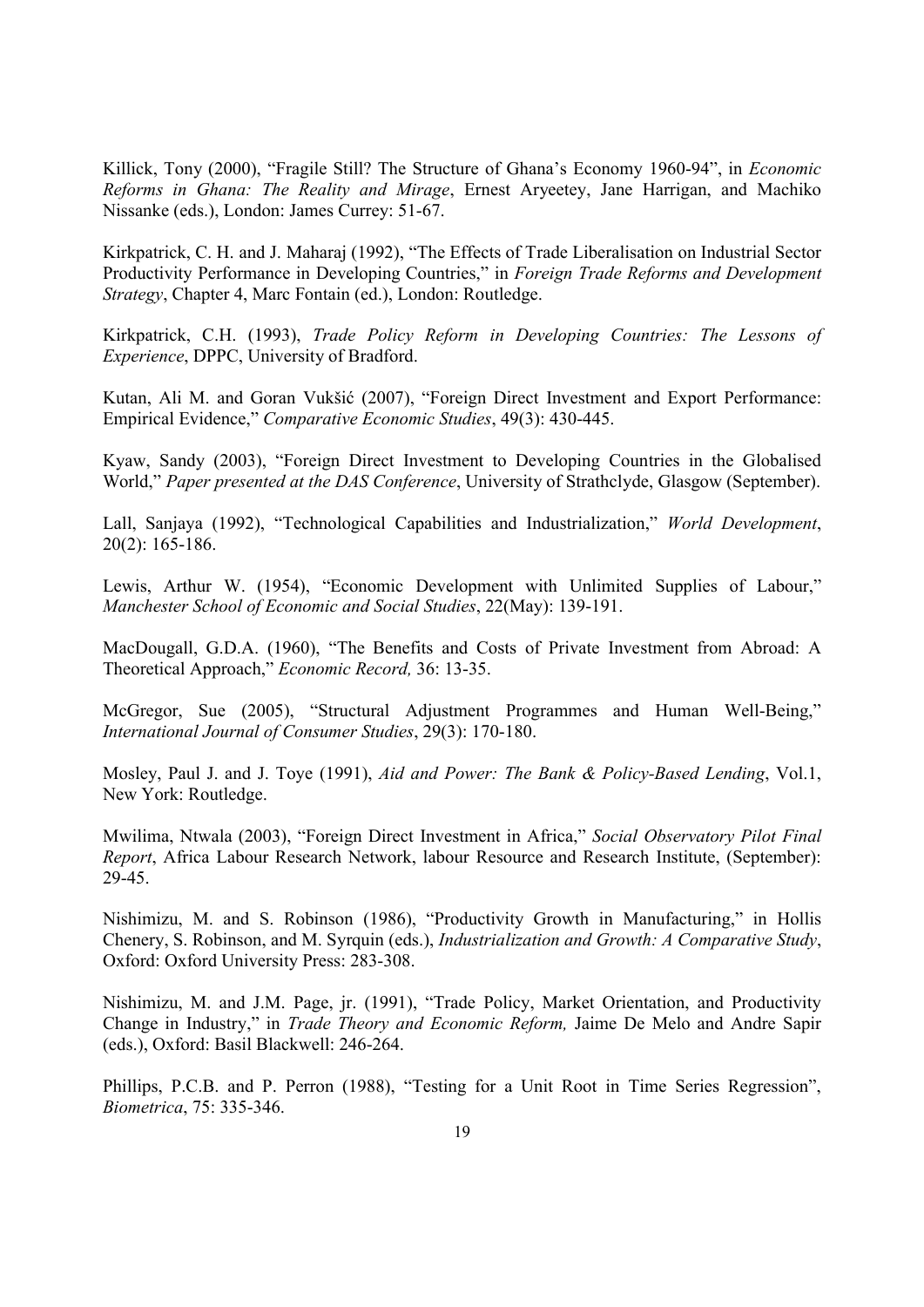Ricardo, David (1817), *On the Principles of Political Economy and Taxation*, London: John Murray.

Rostow, Walt W. (1960), *The Stages of Economic Growth: A Non-Communist Manifesto*, London: Cambridge University Press.

Smith, Adam (1776), *Wealth of Nations*, New York: Random House.

Sindzingre, Alice (2005), "Explaining Threshold Effects of Globalisation on Poverty: An Institutional Perspective," *UNU-WIDER Research Paper,* 2005/53.

Streeten, Paul P. (1993), "Markets and States: Against Marginalism," *World Development*, 21(8, August): 1281-1298.

Todaro, Michael P. (1994), *Economic Development*, New York: Longman.

Tsie, B. (2000), "Globalization and Regional Integration in Southern Africa: Synergy or Rivalry", Unpublished Paper presented at SARIPS Annual Colloquium in Harare, Zimbabwe.

Tybout, J.R. (1992), "Researching the Trade-Productivity Link: New Directions," *PRE Working Paper* 638, Washington DC: World Bank.

UNCTAD (1999), *Foreign Direct Investment in Africa: Performance and Potential*, Geneva.

UNCTAD (2006), *World Investment Report*, Geneva.

Vos, R. (1994), *Debt and Adjustment in the World Economy: Structural Asymmetries in North-South Interactions*, London and New York: Macmillan and St. Martins' Press.

World Bank (2002), *Global Development Finance*, Washington DC: World Bank.

World Economic Forum (1998), *The African Competitiveness Report 1998*. Geneva.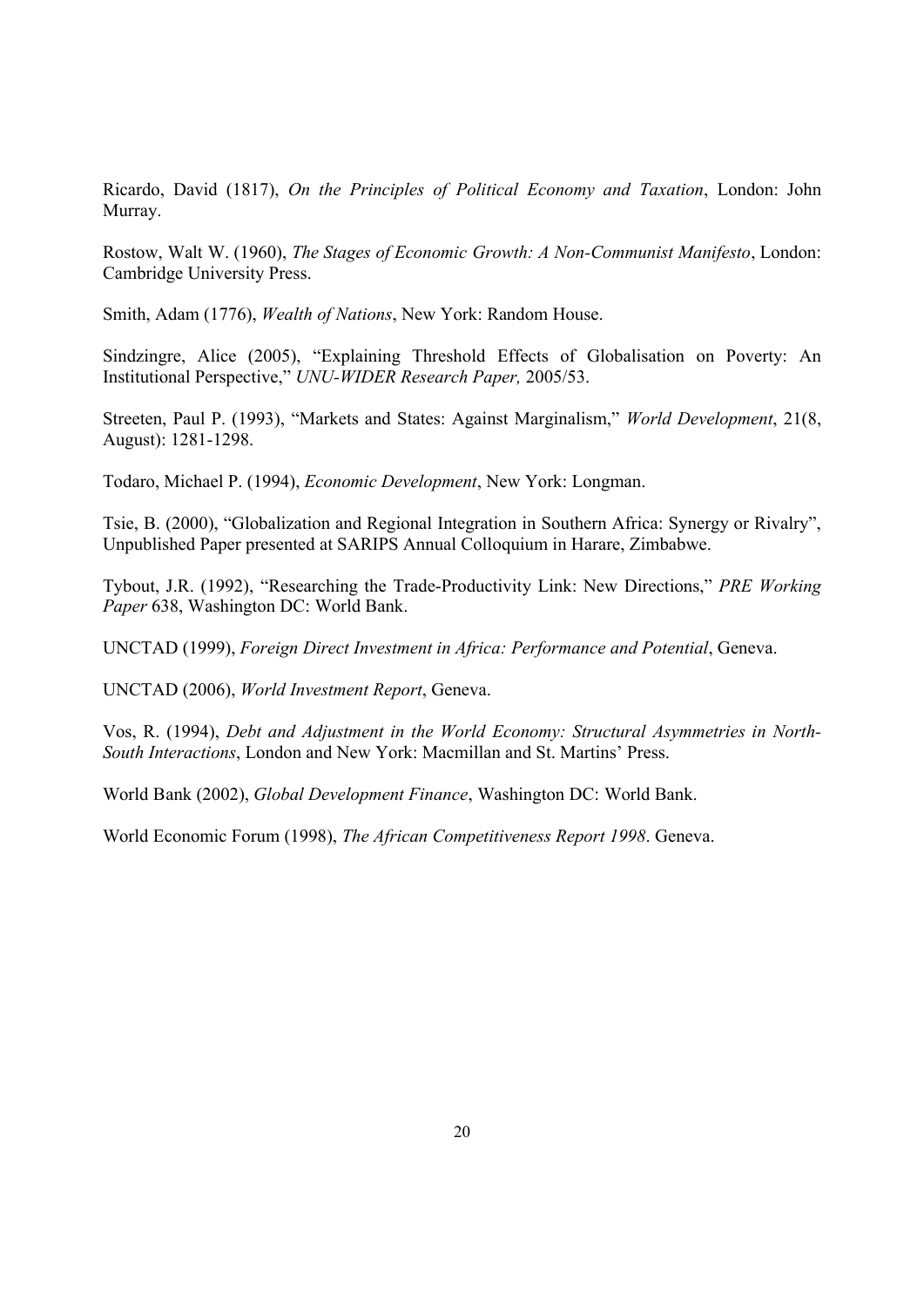| Dependent Variable: Industrial Performance (INP) estimated by OLS             |             |                       |             |             |  |  |  |  |  |
|-------------------------------------------------------------------------------|-------------|-----------------------|-------------|-------------|--|--|--|--|--|
| Sample (adjusted): 1983Q2 2005Q4; Included observations: 91 after adjustments |             |                       |             |             |  |  |  |  |  |
| <b>Variable</b>                                                               | Coefficient | <b>Std. Error</b>     | t-Statistic | Prob.       |  |  |  |  |  |
| <b>INF</b>                                                                    | 0.190986    | 0.088463              | 2.158984    | 0.0338      |  |  |  |  |  |
| <b>INT</b>                                                                    | 0.223849    | 0.034913              | 6.411722    | 0.0000      |  |  |  |  |  |
| CTX.                                                                          | 0.328985    | 0.081322              | 4.045461    | 0.0001      |  |  |  |  |  |
| <b>MWG</b>                                                                    | $-0.017600$ | 0.004431              | $-3.962886$ | 0.0002      |  |  |  |  |  |
| $RYP(-1)$                                                                     | 0.472621    | 0.081770              | 5.779883    | 0.0000      |  |  |  |  |  |
| <b>RWM</b>                                                                    | $-0.405705$ | 0.157913              | $-2.569168$ | 0.0120      |  |  |  |  |  |
| <b>REX</b>                                                                    | 4.15E-06    | 0.001811              | 0.002292    | 0.9982      |  |  |  |  |  |
| <b>TOP</b>                                                                    | $-8.618192$ | 4.728437              | $-1.822630$ | 0.0720      |  |  |  |  |  |
| C                                                                             | 2.831625    | 10.73731              | 0.263718    | 0.7927      |  |  |  |  |  |
| R-squared                                                                     | 0.927308    | F-statistic           |             | 130.7566    |  |  |  |  |  |
| Adjusted R-squared                                                            | 0.920216    | Prob(F-statistic)     |             | 0.000000    |  |  |  |  |  |
| Durbin-Watson stat                                                            | 0.744520    | Ramsey RESET (1.3727) |             | $0.134907*$ |  |  |  |  |  |

**Appendix A:** Estimated Results of Model 1 in the Presence of Autocorrelation

*\* non-significant at 5% for model misspecification* 

| Dependent Variable: Industrial Performance (INP) estimated by OLS |                                                                               |                       |             |          |  |  |  |  |  |
|-------------------------------------------------------------------|-------------------------------------------------------------------------------|-----------------------|-------------|----------|--|--|--|--|--|
|                                                                   | Sample (adjusted): 1983Q2 2005Q4; Included observations: 91 after adjustments |                       |             |          |  |  |  |  |  |
| <b>Variable</b>                                                   | Coefficient                                                                   | <b>Std. Error</b>     | t-Statistic | Prob.    |  |  |  |  |  |
| <b>INF</b>                                                        | 0.019548                                                                      | 0.008749              | 2.234255    | 0.0282   |  |  |  |  |  |
| <b>INT</b>                                                        | 0.213269                                                                      | 0.035071              | 6.081113    | 0.0000   |  |  |  |  |  |
| <b>CTX</b>                                                        | 0.310384                                                                      | 0.081137              | 3.825439    | 0.0003   |  |  |  |  |  |
| <b>FDI</b>                                                        | $-0.011340$                                                                   | 0.006662              | $-1.702140$ | 0.0926   |  |  |  |  |  |
| <b>MWG</b>                                                        | $-0.000174$                                                                   | 4.38E-05              | -3.976694   | 0.0002   |  |  |  |  |  |
| $RYP(-1)$                                                         | 0.00521                                                                       | 0.000857              | 6.076498    | 0.0000   |  |  |  |  |  |
| <b>RWM</b>                                                        | $-0.374283$                                                                   | 0.157205              | $-2.380857$ | 0.0196   |  |  |  |  |  |
| <b>REX</b>                                                        | $-8.52E - 05$                                                                 | 0.001791              | $-0.047592$ | 0.9622   |  |  |  |  |  |
| <b>TOP</b>                                                        | $-8.973604$                                                                   | 4.679327              | $-1.917712$ | 0.0587   |  |  |  |  |  |
| C                                                                 | 0.976028                                                                      | 10.67103              | 0.091465    | 0.9273   |  |  |  |  |  |
| R-squared                                                         | 0.929819                                                                      | F-statistic           |             | 119.2392 |  |  |  |  |  |
| Adjusted R-squared                                                | 0.922021                                                                      | Prob(F-statistic)     |             | 0.000000 |  |  |  |  |  |
| Durbin-Watson stat                                                | 0.777897                                                                      | Ramsey RESET (0.6994) | 0.811873*   |          |  |  |  |  |  |

**Appendix B:** Estimated Results of Model 2 in the Presence of Autocorrelation

*\* non-significant at 5% for model misspecification*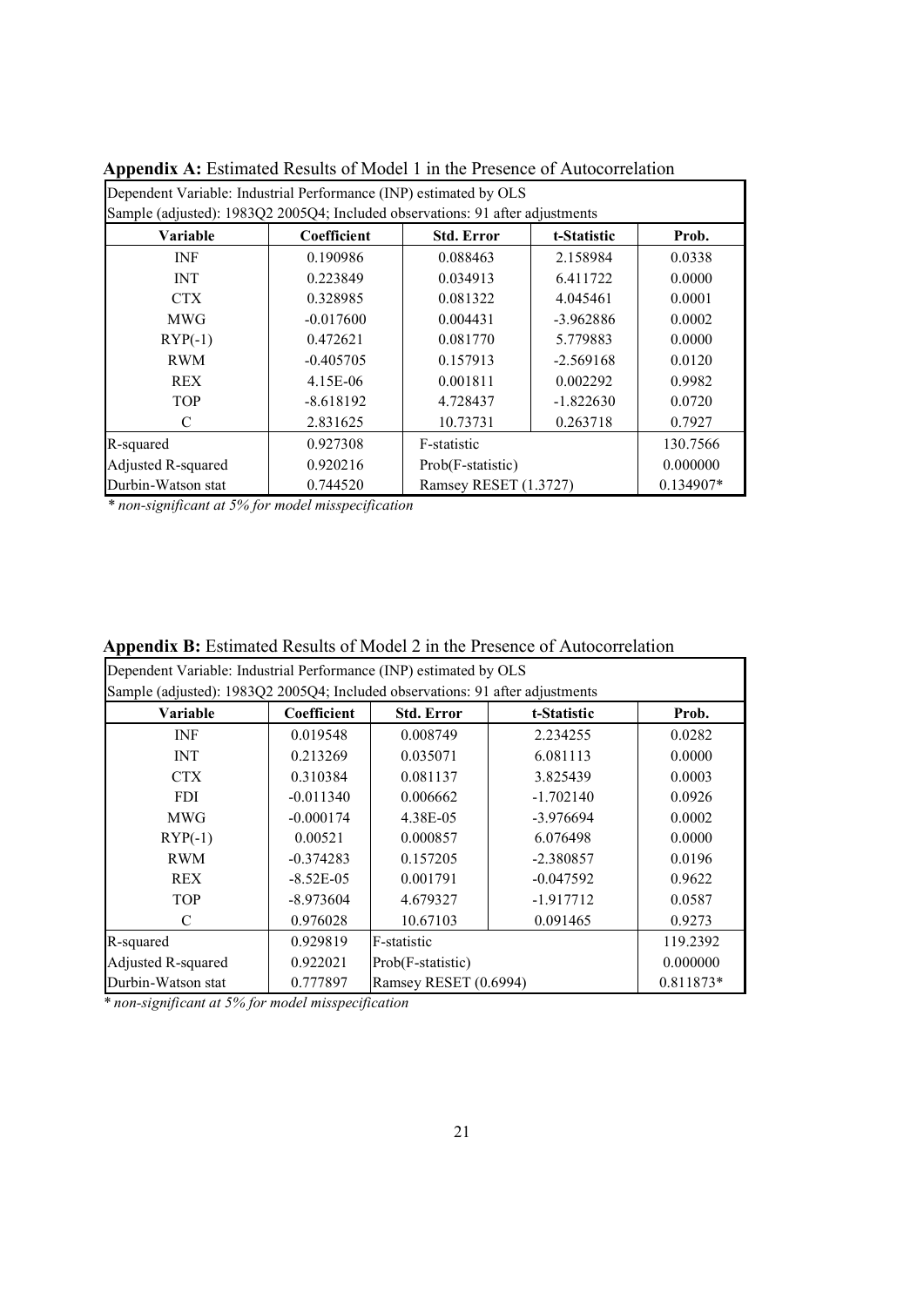| (for Model 1: Variables excluding FDI)                        |                                                         |                                                                        |                       |         |  |  |
|---------------------------------------------------------------|---------------------------------------------------------|------------------------------------------------------------------------|-----------------------|---------|--|--|
|                                                               | Trend assumption: Linear deterministic trend            |                                                                        |                       |         |  |  |
|                                                               |                                                         | Series: INP CTX INF INT MWG RWM REX RYP TOP                            |                       |         |  |  |
|                                                               | Lags interval (in first differences): 1 to 2            |                                                                        |                       |         |  |  |
|                                                               | Unrestricted Cointegration Rank Test (Trace)            |                                                                        |                       |         |  |  |
| Hypothesized                                                  |                                                         | Trace                                                                  | 0.05                  |         |  |  |
| No. of $CE(s)$                                                | Eigenvalue                                              | Statistic                                                              | Critical Value        | Prob.** |  |  |
| None <sup>*</sup>                                             | 0.644561                                                | 306.1467                                                               | 237.3709              | 0.0000  |  |  |
| At most 1                                                     | 0.549048                                                | 169.0850                                                               | 197.5297              | 0.0633  |  |  |
| At most 2                                                     | 0.401229                                                | 113.2059                                                               | 145.6154              | 0.0891  |  |  |
| At most 3                                                     | 0.381494                                                | 87.56001                                                               | 96.75366              | 0.1434  |  |  |
| At most 4                                                     | 0.230928                                                | 54.80006                                                               | 69.81889              | 0.4274  |  |  |
| At most 5                                                     | 0.153114                                                | 31.43129                                                               | 47.85613              | 0.6433  |  |  |
| At most 6                                                     | 0.105390                                                | 16.64046                                                               | 29.79707              | 0.6665  |  |  |
| At most 7                                                     | 0.072816                                                | 6.728804                                                               | 15.49471              | 0.6094  |  |  |
| At most 8                                                     | 1.73E-06                                                | 0.000154                                                               | 3.841466              | 0.9917  |  |  |
| Trace test indicates 1 cointegrating eqn(s) at the 0.05 level |                                                         |                                                                        |                       |         |  |  |
|                                                               | * denotes rejection of the hypothesis at the 0.05 level |                                                                        |                       |         |  |  |
|                                                               | **MacKinnon-Haug-Michelis (1999) p-values               |                                                                        |                       |         |  |  |
|                                                               |                                                         |                                                                        |                       |         |  |  |
|                                                               |                                                         | Unrestricted Cointegration Rank Test (Maximum Eigenvalue)              |                       |         |  |  |
| Hypothesized                                                  |                                                         | Max-Eigen                                                              | 0.05                  |         |  |  |
| No. of $CE(s)$                                                | Eigenvalue                                              | Statistic                                                              | <b>Critical Value</b> | Prob.** |  |  |
| None*                                                         | 0.644561                                                | 72.06168                                                               | 60.43354              | 0.0000  |  |  |
| At most 1                                                     | 0.549048                                                | 50.87912                                                               | 56.36261              | 0.0676  |  |  |
| At most 2                                                     | 0.401229                                                | 45.64591                                                               | 48.99872              | 0.0587  |  |  |
| At most 3                                                     | 0.381494                                                | 32.75995                                                               | 43.07757              | 0.0563  |  |  |
| At most 4                                                     | 0.230928                                                | 23.36877                                                               | 33.87687              | 0.5025  |  |  |
| At most 5                                                     | 0.153114                                                | 14.79083                                                               | 27.58434              | 0.7646  |  |  |
| At most 6                                                     | 0.105390                                                | 9.911655                                                               | 21.13162              | 0.7529  |  |  |
| At most 7                                                     | 0.072816                                                | 6.728649                                                               | 14.26460              | 0.5217  |  |  |
| At most 8                                                     | 1.73E-06                                                | 0.000154                                                               | 3.841466              | 0.9917  |  |  |
|                                                               |                                                         | Max-eigenvalue test indicates 1 cointegrating eqn(s) at the 0.05 level |                       |         |  |  |
| * denotes rejection of the hypothesis at the 0.05 level       |                                                         |                                                                        |                       |         |  |  |

# **Appendix C1: Results of Johansen Maximum Likelihood Cointegration Test**

\*\*MacKinnon-Haug-Michelis (1999) p-values

22